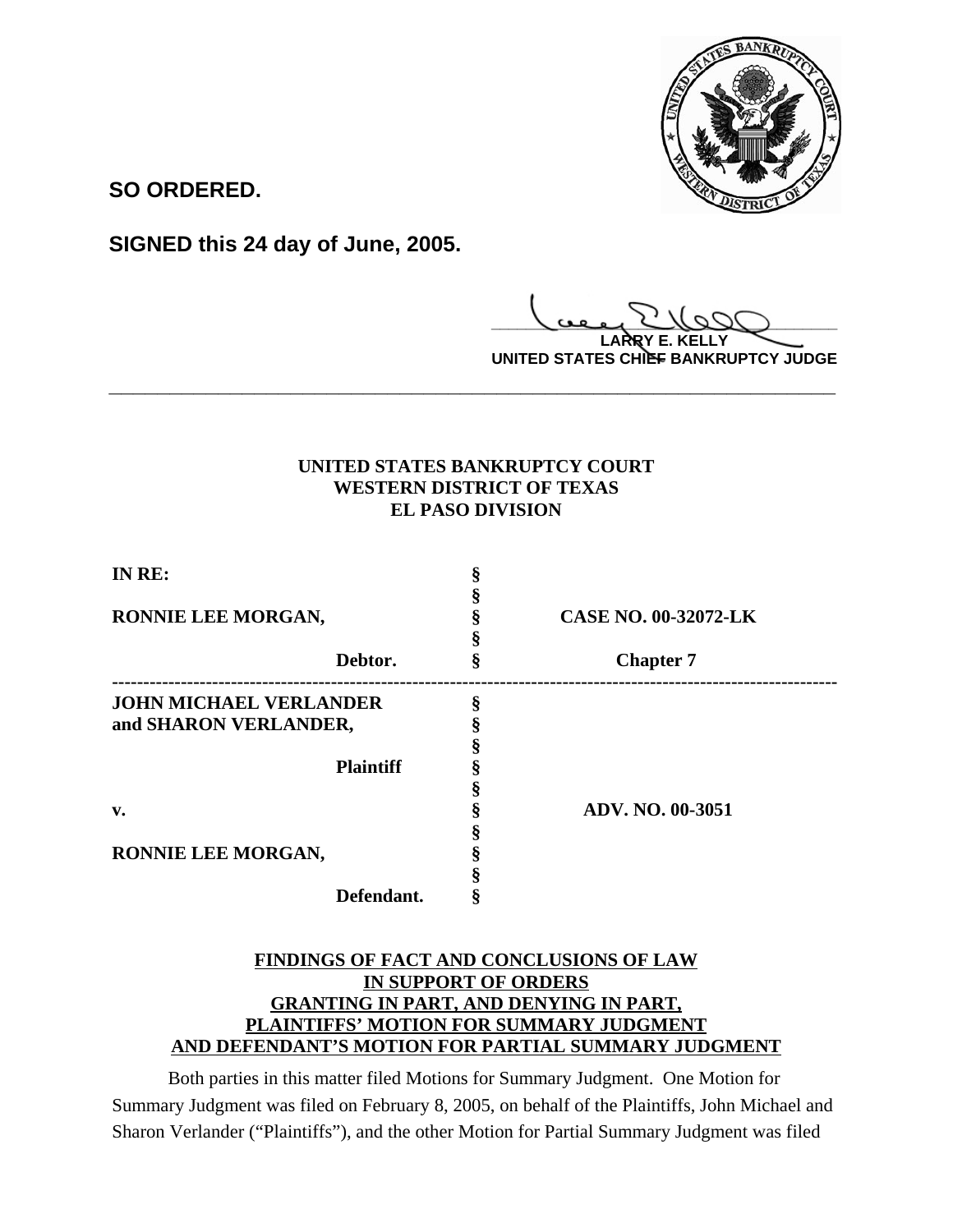on October 6, 2004, on behalf of the Debtor and Defendant herein, Ronnie Lee Morgan ("Defendant").

### **SUMMARY OF RELIEF REQUESTED**

The court has reviewed the Motions and responses thereto, as well as the summary judgment evidence submitted by the parties. In particular, the court has considered:

| date filed | docket entry no. | document                                                                                        |
|------------|------------------|-------------------------------------------------------------------------------------------------|
| 10/06/2004 | 4                | Defendant's Motion for Partial Summary<br>Judgment                                              |
| 10/12/2004 | 15               | Exhibits to Defendant's Motion for Partial<br>Summary Judgment                                  |
| 10/26/2004 | 16               | Plaintiffs' Response, with exhibits, to<br>Defendant's Motion for Summary Judgment              |
| 11/08/2004 | 22               | Defendant's Brief/Memorandum of Law in<br>Support of his Motion for Partial Summary<br>Judgment |
| 2/08/2005  | 27               | Plaintiffs' Motion For Summary Judgment, with<br>exhibits                                       |
| 2/24/05    | 33               | Defendant's Response to Plaintiffs' Motion For<br><b>Summary Judgment</b>                       |
| 3/14/05    | 35               | Plaintiffs' Reply to Defendant's Response to<br><b>Plaintiffs' Motion for Summary Judgment</b>  |

The court issued orders providing that no hearing on the Motions would be conducted, but rather that they would be determined on the pleadings and evidence submitted. The court now makes its findings of fact and conclusions of law in support of its Orders Denying in Part and Granting in Part Plaintiffs' Motion for Summary Judgment and Defendant's Motion for Partial Summary Judgment, entered contemporaneously herewith. This court has jurisdiction pursuant to 28 U.S.C. § 1334. This is a core proceeding over which the court has jurisdiction under 28 U.S.C.  $§ 157(b).$ 

Plaintiffs request in their Motion that the court enter summary judgment in their favor and against the Defendant, holding that, the Defendant is collaterally estopped from contesting, and they are therefore entitled to judgment as a matter of law declaring, that the Plaintiffs' claim against Defendant, in the amount of \$1,306,261.06, with interest thereon at the rate of 10% per annum, compounded annually from and after September 19, 2000, plus post-judgment attorneys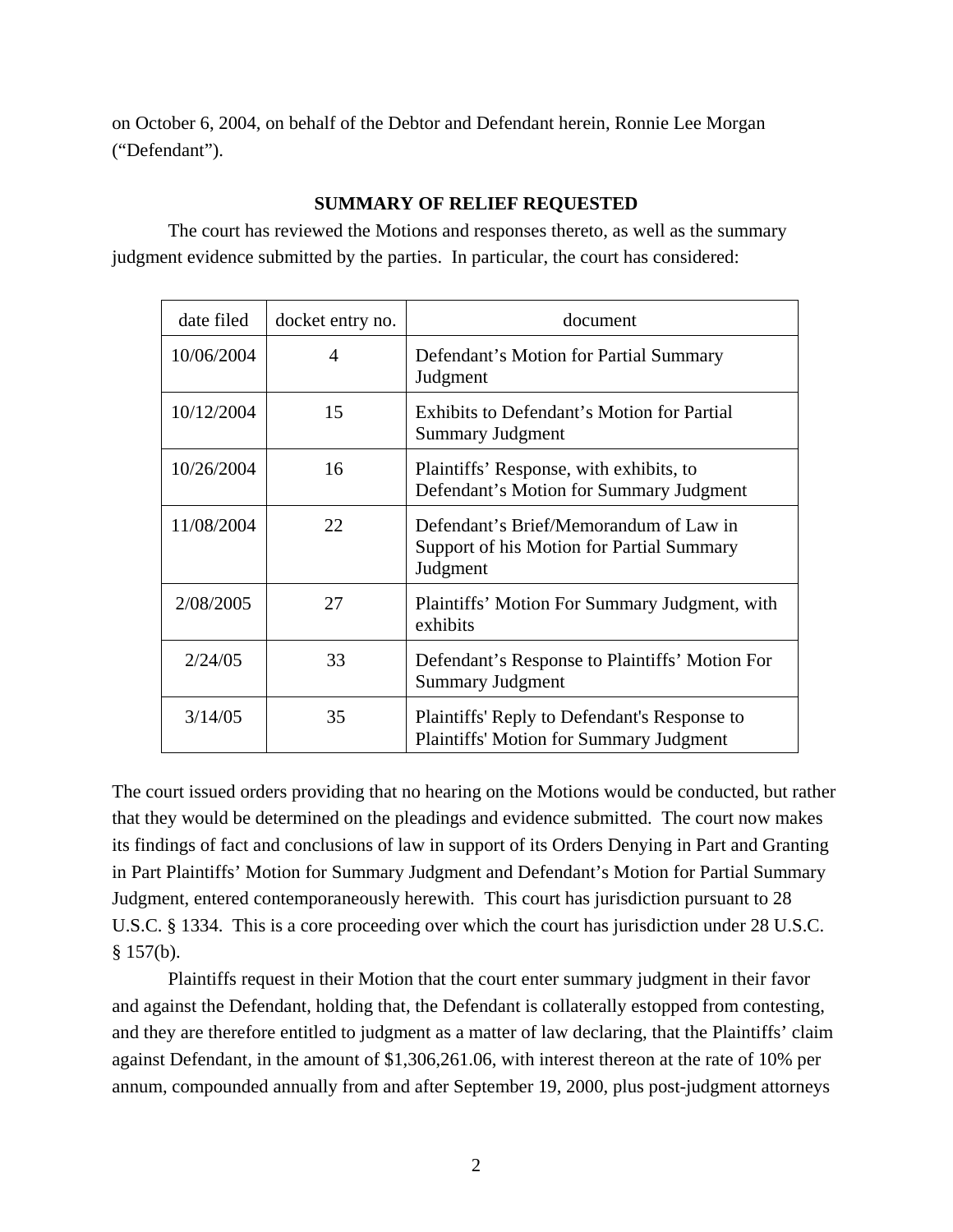fees, is fully non-dischargeable under 11 U.S.C.  $\S$  523(a)(2), (4) and/or (6).<sup>1</sup> In support, Plaintiffs offer (among other things) a Final Judgment (the "Judgment") entered in the  $210<sup>th</sup>$ Judicial District Court of El Paso County (the "State Court"), awarding them judgment in those amounts.

Defendant in his Motion for Partial Summary Judgment addresses the exact same issue (and argues the converse, of course), requesting that the court "hold that Plaintiffs' state court judgment is not entitled to collateral estoppel effect in this litigation." In addition, this court construes Defendant's Motion for Partial Summary Judgment as his request for summary judgment on his affirmative defense, against the Plaintiffs' use of collateral estoppel, of extrinsic fraud in the procurement of the Judgment.

# **LEGAL ANALYSIS Summary Judgment Standard**

Bankruptcy Rule 7056 applies Rule 56(c) of the Federal Rules of Civil Procedure to adversary proceedings. Summary judgment is appropriate "if the pleadings, depositions, answers to interrogatories, and admissions on file, together with the affidavits, if any, show that there is no genuine issue as to any material fact and that the moving party is entitled to a judgment as a matter of law." Fed.R.Civ.P. 56(c); **Celotex Corp. v. Catrett**, 477 U.S. 317, 322- 23 (1986).

In deciding whether to grant summary judgment, the court views the evidence in the light most favorable to the party opposing summary judgment and indulges all reasonable inferences in favor of that party. **Matsushita Elec. Indus. Co., Ltd. v. Zenith Radio Corp.**, 475 U.S. 574, 587 (1986); **Allen v. Rapides Parish School Board**, 204 F.3d 619, 621 (5th Cir. 2000). Once a movant has come forward with sufficient evidence to support summary judgment, the burden is on the non-movant to "go beyond the pleadings and designate specific facts in the record showing there is a genuine issue for trial." **Wallace v. Texas Tech University**, 80 F.3d 1042, 1047 (5th Cir. 1996); **Mississippi River Basin Alliance v. Westphal**, 230 F.3d 170, 174 (5th Cir. 2000) (citing **Anderson v. Liberty Lobby, Inc.**, 477 U.S. 242, 248-49 (1986)). A fact question is "material" if it involves "disputes over facts that might effect the outcome of the suit." **Anderson**, 477 U.S. at 248. To meet this burden, the nonmovant must set forth specific facts, by affidavits or otherwise, showing that there is a genuine issue for trial. **Topalian v.**

<sup>&</sup>lt;sup>1</sup> It is important to note that Plaintiffs have *not* requested that the court grant them summary judgment on the grounds that, upon review of the evidence submitted in the State Court suit (much of which, such as all the testimony, has been submitted in support of the Plaintiffs' Motion for Summary Judgment), there exists no genuine issue as to any material fact relevant to their causes of action under 11 U.S.C. § 523(a)(2), (4) and (6), and they are for that reason entitled to judgment as a matter of law. Rather, the Plaintiffs have limited their argument to one of collateral estoppel.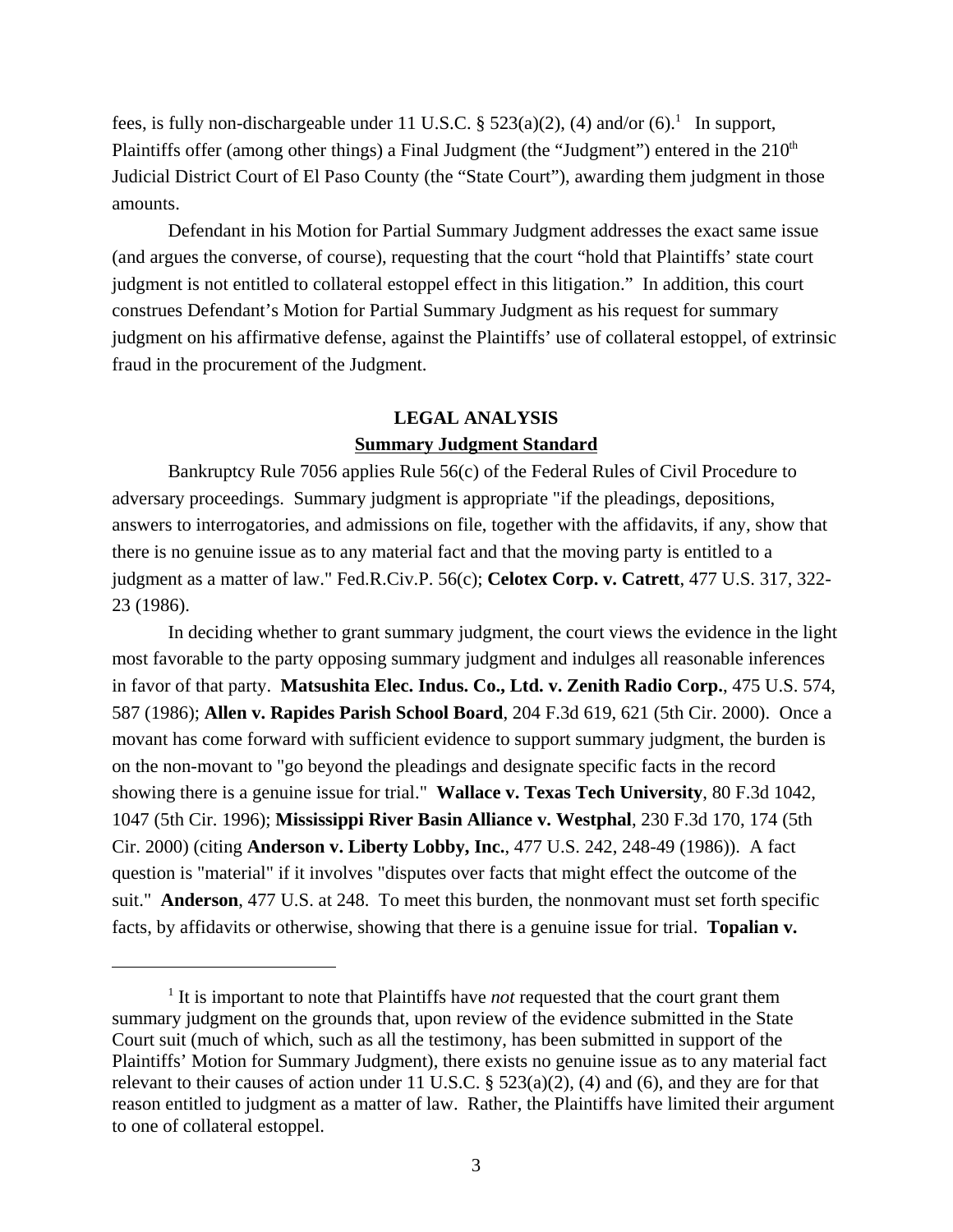**Ehrman**, 954 F.2d 1125, 1132 (5th Cir.), *cert. denied,* 506 U.S. 825 (1992). "Unsubstantiated assertions, improbable inferences, and unsupported speculation are not sufficient to defeat a motion for summary judgment." **Brown v. City of Houston**, 337 F.3d 539, 541 (5th Cir. 2003). Additionally, "[g]uesswork and speculation simply cannot serve as a basis" for sending a case to trial. **Brown v. CSC Logic**, 82 F.3d 651, 658 (5th Cir. 1996).

"After the non-movant has been given the opportunity to raise a genuine factual issue, if no reasonable juror could find for the non-movant, summary judgment will be granted." **Id.** (citing **Celotex,** 477 U.S. at 322, and Fed.R.Civ.P. 56(c)); **River Prod. Co., Inc. v. Baker Hughes Prod. Tools, Inc.**, 98 F.3d 857, 859 (5th Cir. 1996). To the extent facts are undisputed, a court may resolve a case as a matter of law. **Celotex**, 477 U.S. at 323; **Blackwell v. Barton**, 34 F.3d 298, 301 (5th Cir. 1994). The Fifth Circuit Court of Appeals has stated "[t]he standard of review is not merely whether there is a sufficient factual dispute to permit the case to go forward, but whether a rational trier of fact could find for the non-moving party based upon the evidence before the court." **James v. Sadler**, 909 F.2d 834, 837 (5th Cir. 1990) (citing **Matsushita Elec.,** 475 U.S. at 586).

#### **Should the Judgment Be Given** *Any* **Preclusive Effect?**

The initial issue presented for decision is whether the state court judgment should be given any preclusive effect. In that regard the court has to determine: (1) whether the facts were "actually litigated" since the Defendant's pleadings had been stricken and he was not present during the trial; (2) whether the Defendant has shown a triable issue on his allegation that the state court judgment was procured by extrinsic fraud; and (3) whether the facts found by the jury were essential to the state court judgment.

The threshold issue however is the principle of preclusion. "[C]ollateral estoppel principles do indeed apply in discharge exception proceedings pursuant to § 523(a)." **Grogan v. Garner**, 498 U.S. 279, 284 n.11 (1995). "Our inquiry into the preclusive effect of a state court judgment is guided by the full faith and credit statute which provides that the 'judicial proceedings of any court of any . . . state shall have the same full faith and credit in every court within the United States . . . as they have by law or usage in the courts of such State . . . from which they are taken." In re Garner, 56 F.3d 677, 679 (5th Cir. 1995)<sup>2</sup> (citing 28 U.S.C. § 1738 and **Marrese v. American Academy of Orthopaedic Surgeons**, 470 U.S. 373, 380 (1985)). As the Supreme Court has noted:

This statute directs a federal court to refer to the preclusion law of the State in which judgment was rendered. "It has long been established that § 1738 does not allow federal courts to employ their own rules of res judicata in determining the effect of state judgments. Rather, it goes beyond the common law and commands

<sup>&</sup>lt;sup>2</sup> Overruled on other grounds by **Kawaauhau v. Geiger**, 523 U.S. 57, , 118 S.Ct. 974, 977 (1998).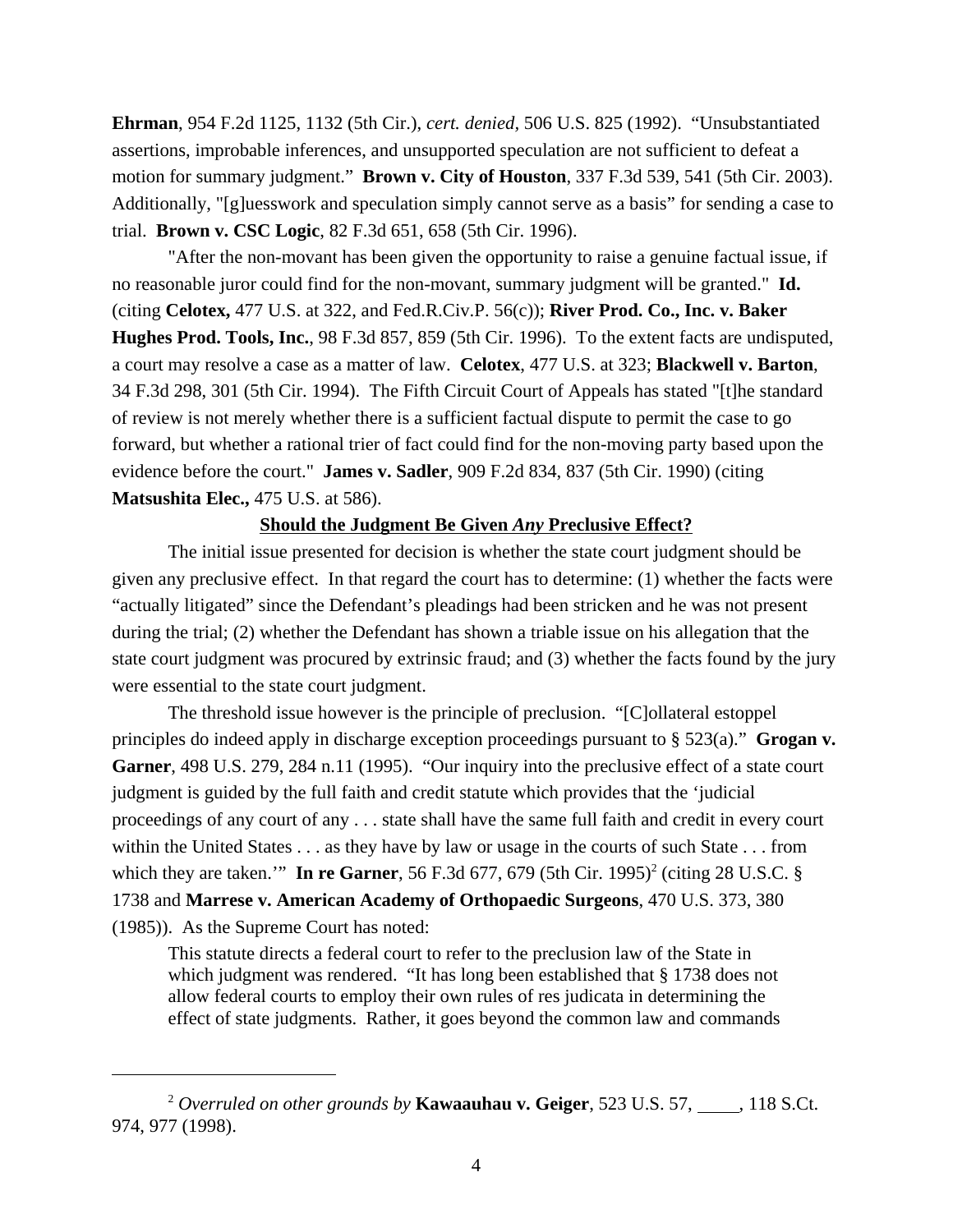a federal court to accept the rules chosen by the State from which the judgment is taken."

**Marrese**, 470 U.S. at 380 (quoting **Kremer v. Chemical Constr. Corp.**, 456 U.S. 461, 481-82 (1982)).

In particular, a bankruptcy court must "look to the state that rendered the judgment [at issue] to determine whether the courts of that state would afford the judgment preclusive effect." **Gober v. Terra + Corporation (In re Gober)**, 100 F.3d 1195, 1201 (5th Cir. 1996). Here, the State Court Judgment was entered by a Texas court; this court must therefore look to Texas law on collateral estoppel. **Id.**; *accord,* **Gupta v. Eastern Idaho Tumor Institute (In re Gupta)**, 394 F.3d 347, 351 n.4 (5th Cir. 2004) (Texas state rules governing collateral estoppel applied where state court judgment was rendered by a Texas court, applying Texas law), *citing* **In re Schwager v. Fallas (In re Schwager)**, 121 F.3d 177, 181 (5th Cir. 1997).

"Under Texas law, collateral estoppel 'bars relitigation of any ultimate issue of fact actually litigated and essential to the judgment in a prior suit, regardless of whether the second suit is based upon the same cause of action.'" **Garner**, 56 F.3d at 679 (citing **Bonniwell v. Beech Aircraft Corp.**, 663 S.W.2d 816, 818 (Tex. 1984)). Texas law sets forth the elements necessary for collateral estoppel:

A party seeking to invoke the doctrine of collateral estoppel must establish (1) the facts sought to be litigated in the second action were fully and fairly litigated in the prior action; (2) those facts were essential to the judgment in the first action; and (3) the parties were cast as adversaries in the first action.

**Garner**, 56 F.3d at 680; *accord,* **Gupta**, 394 F.3d at 351 n.4.

Plaintiffs assert that all of these elements are present in this case, and bears the burden of proof of that assertion. **Fielder v. King (In re King)**, 103 F.3d 17, 19 (5th Cir. 1997) ("The party asserting issue preclusion bears the burden of proof."). Defendant does not dispute that the third element–that the parties were adversaries in the state court action–is satisfied. However, as discussed in detail below, he does argue that neither of the other two elements are met, for any of the causes of action alleged by Plaintiffs in this adversary proceeding.

## **Whether the Facts Were "Actually Litigated," Since the Defendant's Pleadings Were Struck by the State Court and He Was Not Present at the Damages Trial**

Defendant's first argument is that because his pleadings were struck by the State Court as a sanction for discovery abuses, the issue of whether he was liable on the Plaintiffs' causes of action was not tried in the State Court; thus, facts which are material to the Plaintiffs' nondischargeability actions were not "actually litigated" in the prior litigation, as required for the principles of collateral estoppel to apply.

The **Garner** court delineated the factors that Texas courts find necessary to determine whether issues were "actually" or "fully and fairly" litigated in the first action, when a party has failed to appear in part or all of that action: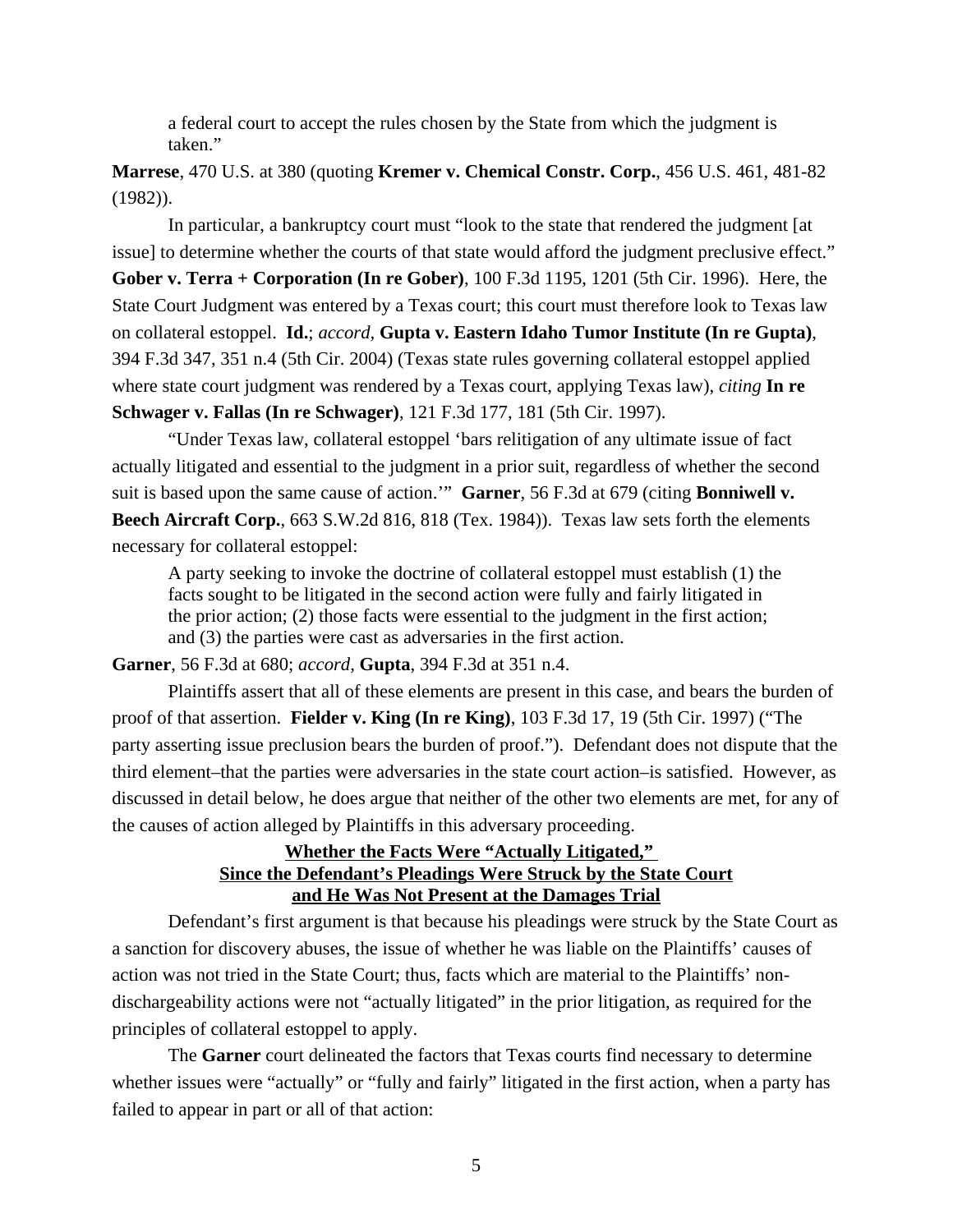According to Texas law, a default judgment is a judgment entered after no answer has been filed. By contrast, the Texas Supreme Court has described the "judgment where a defendant has answered but fails to appear for trial" as a "post-answer 'default' judgment." In a simple default judgment, "it is said that the non-answering party has 'admitted' the facts properly pled and the justice of the opponent's claim." The Texas Supreme Court has described a different situation for a post-answer default, which "constitutes neither an abandonment of defendant's answer nor an implied confession of any issues thus joined by the defendant's answer." Accordingly, "[i]n a post-answer default, the defendant's answer places the merits of the plaintiff's cause of action at issue." Thus, in a post-answer default judgment situation, "[j]udgment cannot be entered on the pleadings, but the plaintiff in such a case must offer evidence and prove his case as in a judgment upon a trial."

**Garner**, 56 F.3d at 680 (citations omitted); *see also* **In re Pancake**, 106 F.3d 1242, 1244 (5th Cir. 1997) ("[W]here the defendant files an answer but fails to appear at trial, the court may not enter judgment based solely upon the pleadings; the plaintiff must present evidence sufficient to satisfy the traditional evidentiary burden.").

In **Garner**, the defendant answered the petition, but failed to respond to the plaintiff's request for admissions. The defendant failed to appear for trial, but the court heard evidence, including the Plaintiff's testimony, and entered a judgment in favor of the plaintiff. In that judgment, the state court expressly stated, among other things, that "[b]ased on the testimony presented, . . . [the d]efendants acted with spite, ill-will and malice" and it awarded actual damages as well as punitive damages, attorneys fees, and pre- and post-judgment interest. The bankruptcy court later gave that judgment preclusive effect in the plaintiff's non-dischargeability action, granting the plaintiff's request for summary judgment, and the Fifth Circuit Court of Appeals upheld the bankruptcy court's decision.

In this case, unlike in **Garner**, the court *struck* the Defendant's answer, making the situation, at least on its face, similar to a simple default judgment, or "no-answer default" as it was described by the court in **Pancake,** 106 F.3d at 1244. In **Pancake** the Fifth Circuit Court of Appeals did address this "stricken-answer default" situation. There the defendant had filed an answer which, as in this case, the court struck because the defendant had failed to comply with discovery orders. Also like this case, the defendant did not appear at trial and the court entered a default judgment against him. While acknowledging that the entry of the judgment after the striking of the answer created a situation similar to the no-answer default, the Court of Appeals distinguished the situation, and held that in some instances a stricken answer default may satisfy the "fully and fairly litigated" element of collateral estoppel and be given preclusive effect:

For purposes of collateral estoppel, however, the critical inquiry is not directed at the nature of the default judgment but, rather, one must focus on whether an issue was fully and fairly litigated. Thus, even though [the defendant's] answer was struck, if [the plaintiff] can produce record evidence demonstrating that the state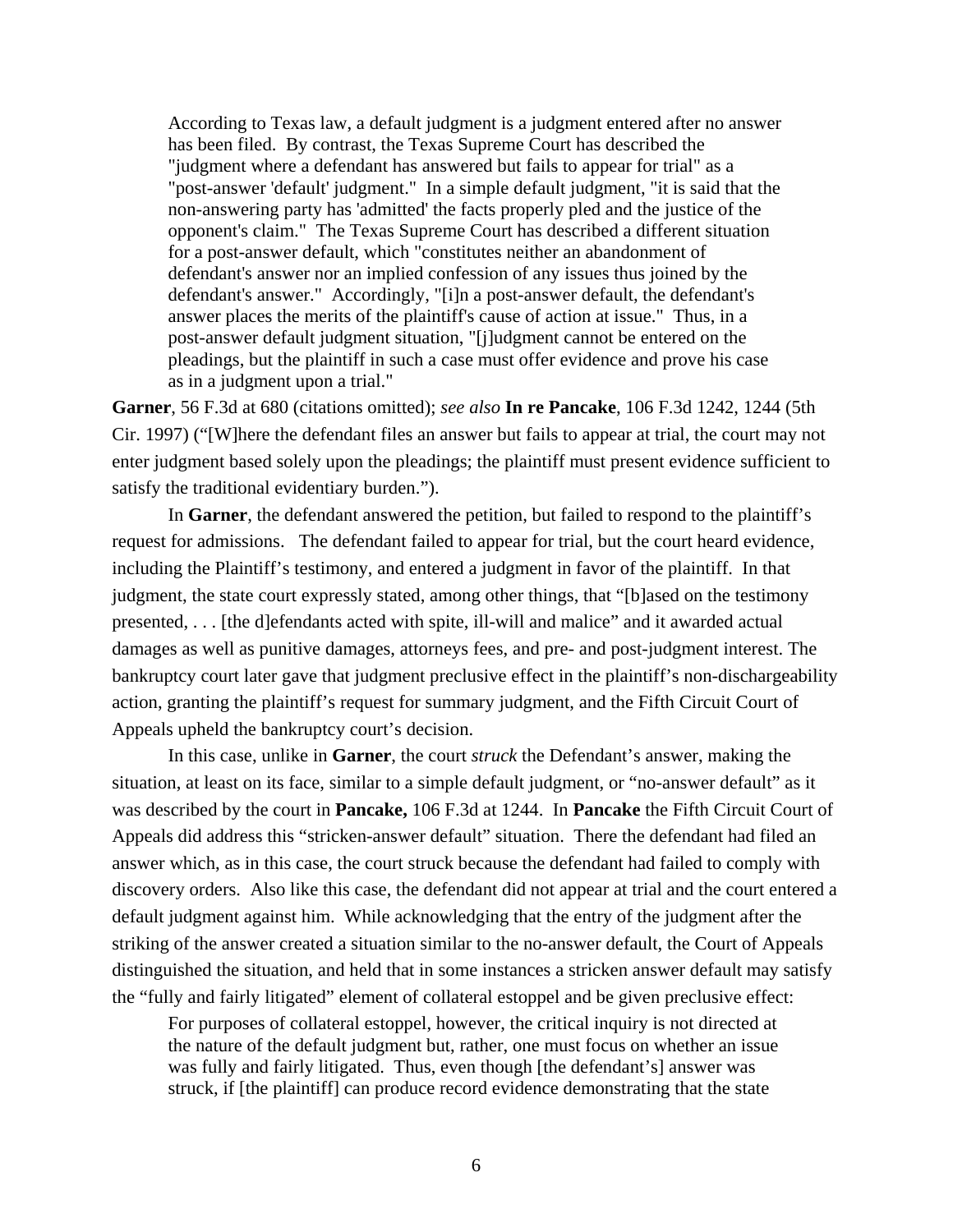court conducted a hearing in which [the plaintiff] was put to its evidentiary burden, collateral estoppel may be found to be appropriate.

**Pancake,** 106 F.3d at 1244-45. The Court of Appeals then ruled that the creditor in that case had failed to establish that the requisite evidentiary showing had been made in state court, and so the bankruptcy court erred in giving collateral estoppel effect to the state court judgment.

Even more than in the **Pancake** case, the facts addressed by the Fifth Court of Appeals in **In re Gober** are similar to those in this case. *See* **Gober**, 100 F.3d 1195. The bankruptcy court there, after a hearing at which the defendant and his counsel purposely did not appear, struck his answer for failure to respond to discovery, and entered a default judgment. The court then specifically found, "after hearing the evidence and arguments of counsel," that the defendant had "'embezzled, converted, appropriated and . . . stole[ ] . . . \$307,284.96' from [the plaintiff] and that he 'acted with fraudulent intent' and 'acted maliciously and willfully.'" **Id.** at 1205. It awarded judgment for the plaintiff that included actual damages, exemplary damages, attorney's fees, and post-judgment interest. More than eight years later, the defendant filed bankruptcy, and the plaintiff filed a motion for summary judgment declaring the entire debt to be nondischargeable under  $\S$  523(a)(2), (4) and/or (6), as the Plaintiffs have done in this case.

The Court of Appeals first noted that punitive damages could not have been awarded by default under Texas law, which necessarily required a specific finding of conduct that was wanton and malicious, and/or done with malice or fraud. **Id.**, *citing* **Sunrizon Homes, Inc. v. Fuller**, 747 S.W.2d 530, 534 (Tex.App.–San Antonio1988, writ denied) ("to sustain an award of additional damages in this default judgment, appellees must both plead knowing conduct and present evidence that the extent of appellant's knowledge warrants additional damages. . . . Punitive damages are not regarded as admitted by the default."); *see also* **Fleming Mfg. Co., Inc. v. Capitol Brick, Inc.**, 734 S.W.2d 405 (Tex.App.–Austin 1987, writ ref'd, n.r.e.) (the award of additional damages under Texas DTPA, like punitive damages, is discretionary; therefore, although defendant admitted by his default that his conduct was knowing, whether that conduct was sufficient to support the amount of additional damages that were awarded was not admitted by default but must be proven by the plaintiff). In **Gober**, the state trial court in fact had expressly made a such finding, that the debtor had acted maliciously and willfully, after a trial at which he was entitled to appear and contest the extent of his culpability, if not his liability *per se*. Therefore, the Court of Appeals held, the plaintiff had been required to meet its

7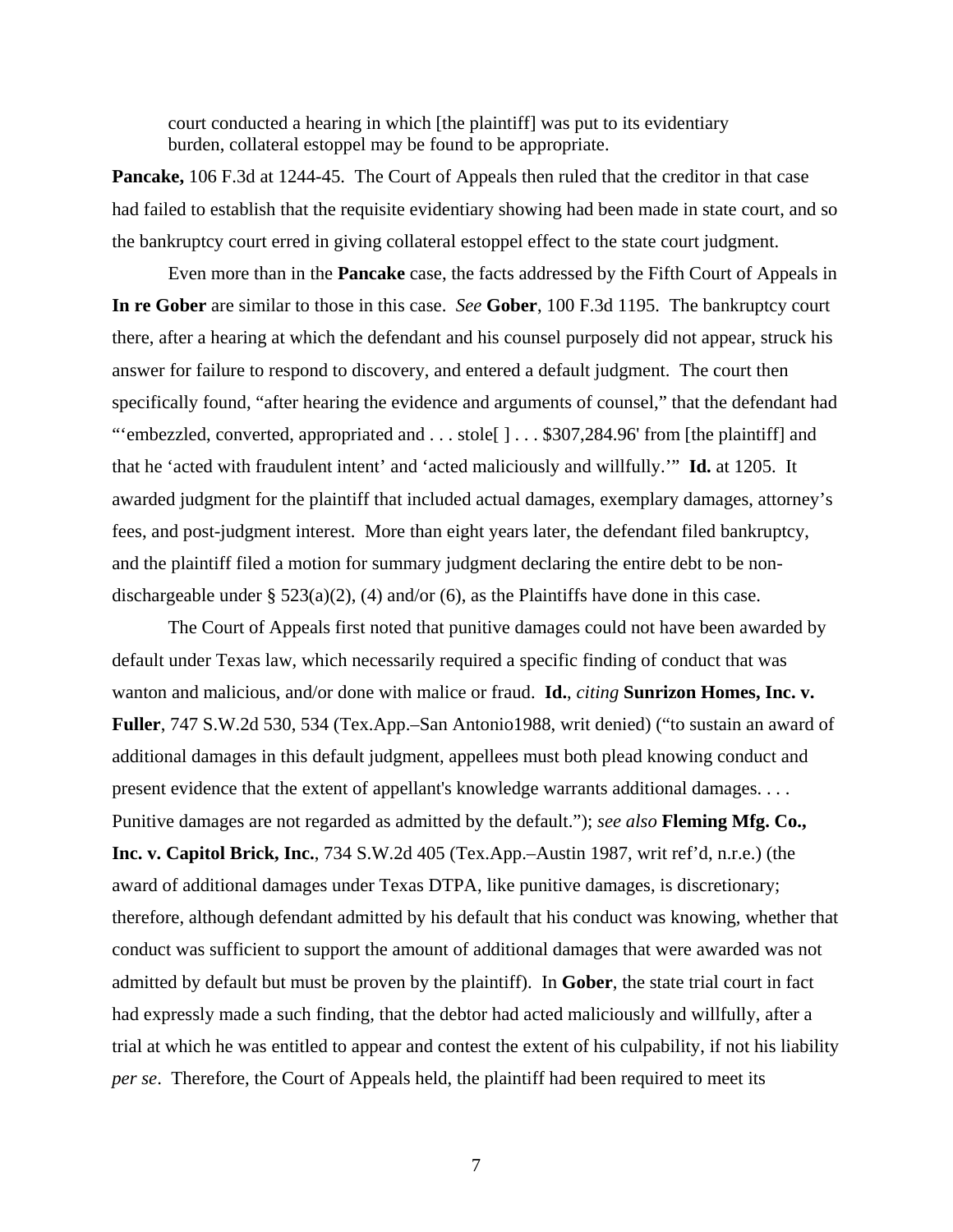evidentiary burden of proof on the issue of whether the debtor's conduct was willful and malicious for purposes of non-dischargeability under § 523(a). **Id.**

While the Court of Appeals in **Gober** declined to establish a *per se* rule that a default judgment that includes punitive damages must be given preclusive effect, the Court did hold that preclusive effect was permissible and appropriate in light of the procedural safeguards that the debtor in that case had been afforded, noting that he had actively participated in the litigation and "did not simply give up at the outset [and choose] not to litigate for reasons that have nothing to do with the merits of the case . . .." **Id.** Instead, the Court pointed out, the debtor's pleadings had been struck only after he "had repeatedly impeded the course of the proceedings by refusing to comply with discovery and by defying court orders." **Id**. at 1205-06. Such facts, the Court felt, bolstered a conclusion that the state court judgment should be given preclusive effect. **Id.** at 1206 (agreeing with the Restatement [Second] that "even if [an issue] was not litigated, the party's reasons for not litigating in the prior action [were] such that preclusion would be appropriate").

In this case, the circumstances supporting giving preclusive effect to the Judgment are more compelling than those present in **Garner**, **Pancake**, and even **Gober**. The Defendant's answer was struck because of *egregious* discovery abuses, which the evidence showed and the court expressly found he *personally* had engaged in. The trial judge in his Supplemental Order for Sanctions stated:

Based upon the testimony introduced at the trial and other exhibit evidence presented, as well as the arguments of counsel, the Court finds that Defendant intentionally manufactured and fabricated false evidence and thereafter attempted to tamper with the authentic business records of Classics by CBI (after Classics by CBI had been subpoenaed to produce their business records) and Design Directions (where, upon complying with the subpoena to produce their records, provided documents that clearly came from Defendant's possession and were not business records maintained by the deponent). . . . Defendant's conduct was flagrantly [sic] and in bad faith.

Plaintiffs' Exh. D, page 1. *See also* Plaintiffs' Exh. H, vol, 6, pp. 22-23 (where the State Court judge noted at trial that, "considering all that [evidence introduced by Plaintiffs] and the - silence of the defendant, we're talking about - we're not talking about his lawyers; they've worked as hard as they could, but the defendant himself could have certainly come into Court and - and and - looked everyone in the eye and rebutted that.").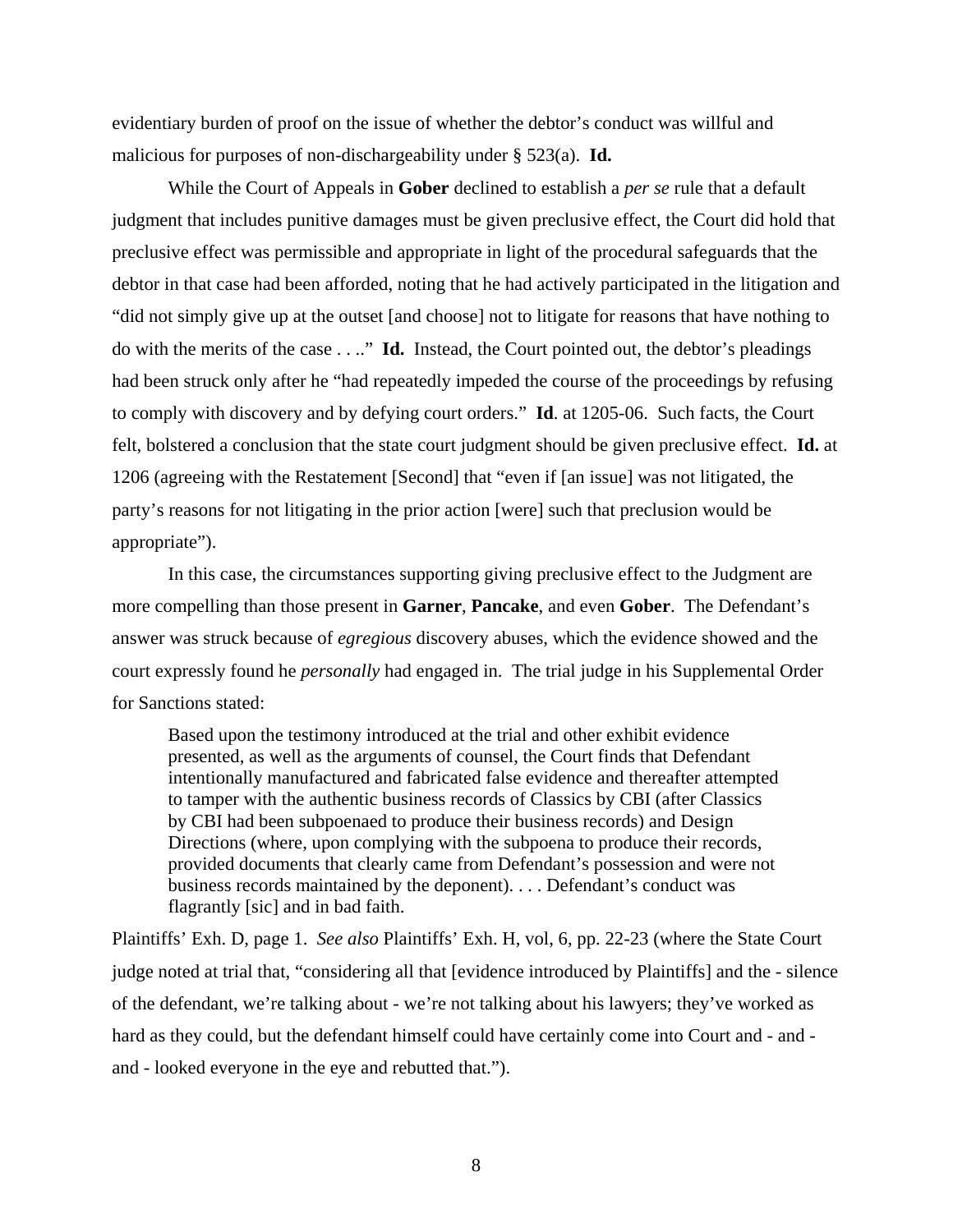Defendant, while not personally present at the original sanctions hearing, participated fully in it through his counsel, even filing a post-hearing brief with supporting evidence. *See* Defendant's Exh. 8, Motion for New Trial, Exhibit A thereto ("Defendant's Response to Plaintiffs' Brief in Support of Striking Defendant's Pleadings"). In addition, there was a full jury trial, lasting four days,<sup>3</sup> of which Defendant had proper notice. As discussed above, the jury's award of punitive damages, after they considered the evidence presented at the trial, necessarily means that they found that the conduct the Plaintiffs alleged the Defendant had engaged in, had in fact occurred. Moreover, the transcript shows that the Defendant vigorously defended the suit.

In particular, although the Defendant may have personally been absent, he testified by deposition [Plaintiffs' Exh. H, vo.5, pp. 51-135], and his counsel fully participated in the trial by: cross-examining witnesses [Plaintiffs' Exh. G, pp. 131-170, 192-194, Exh. H, vol. 4, pp. 100- 136, 221-228, Exh. H, vol. 5, pp. 156-162, 166]; objecting to testimony [Plaintiffs' Exh. G, pp. 93, 103, 105, 190, Exh. H, vol. 4, pp. 60-61, 63, 65, 73, 82-83, 89, 90, 92, 94, 99; Exh. H, vol. 5, pp. 115, 123-125] and to documentary evidence [Plaintiffs' Exh. H, vol. 4, pp. 209-10, vol. 6, p. 16]; and even offering the Defendant's own exhibits [Plaintiffs' Exh. G, pp. 10-17; Exh. H, vol. 4, pp. 10, 102, and vol. 5, pp. 11, 157, 170] and witness [Plaintiffs' Exh. H, vol. 5, pp. 209-218, 221-222]. His counsel "invoked the rule" [Plaintiffs' Exh. G, pp. 42-43], and moved for both mistrials [Plaintiffs' Exh. G, p. 177, Exh. H, vol. 6, p. 110] and directed verdicts [Plaintiffs' Exh. H, vol. 5, pp.172-92, vol. 6, pp. 25-30] on more than one occasion. Finally, Defendant's counsel made extensive arguments objecting to the State Court's charge to the jury and requesting his own submissions to that charge [Plaintiffs' Exh. H, vol. 6, pp. 30-66], most which were, admittedly, denied but some of which were granted.

Based on the foregoing and the transcript of the trial taken as a whole, it is clear that the Plaintiffs were "put to their evidentiary burden" at the trial.<sup>4</sup> This was not a case where a

<sup>&</sup>lt;sup>3</sup> August 21, and September 6-8, 2000. *See* Plaintiffs' Exhs. G and H, trial transcript.

<sup>&</sup>lt;sup>4</sup> These facts alone justify this court's holding that the Judgment should be given preclusive effect despite its default nature. Certain facts even more strongly indicate that the issues were "actually litigated" in this case. In particular, the documents and trial transcript show that after both sides had rested, the State Court judge was asked by Defendant's counsel to reconsider his order striking the Defendant's pleadings. Plaintiffs' Exh. H, vol. 5, pp. 179, 195- 97, vol. 6, pp. 19-21. The judge allowed Defendant's counsel to file a "supplemental pleading," asserting new defenses, although admittedly stating that he did so only so that he could strike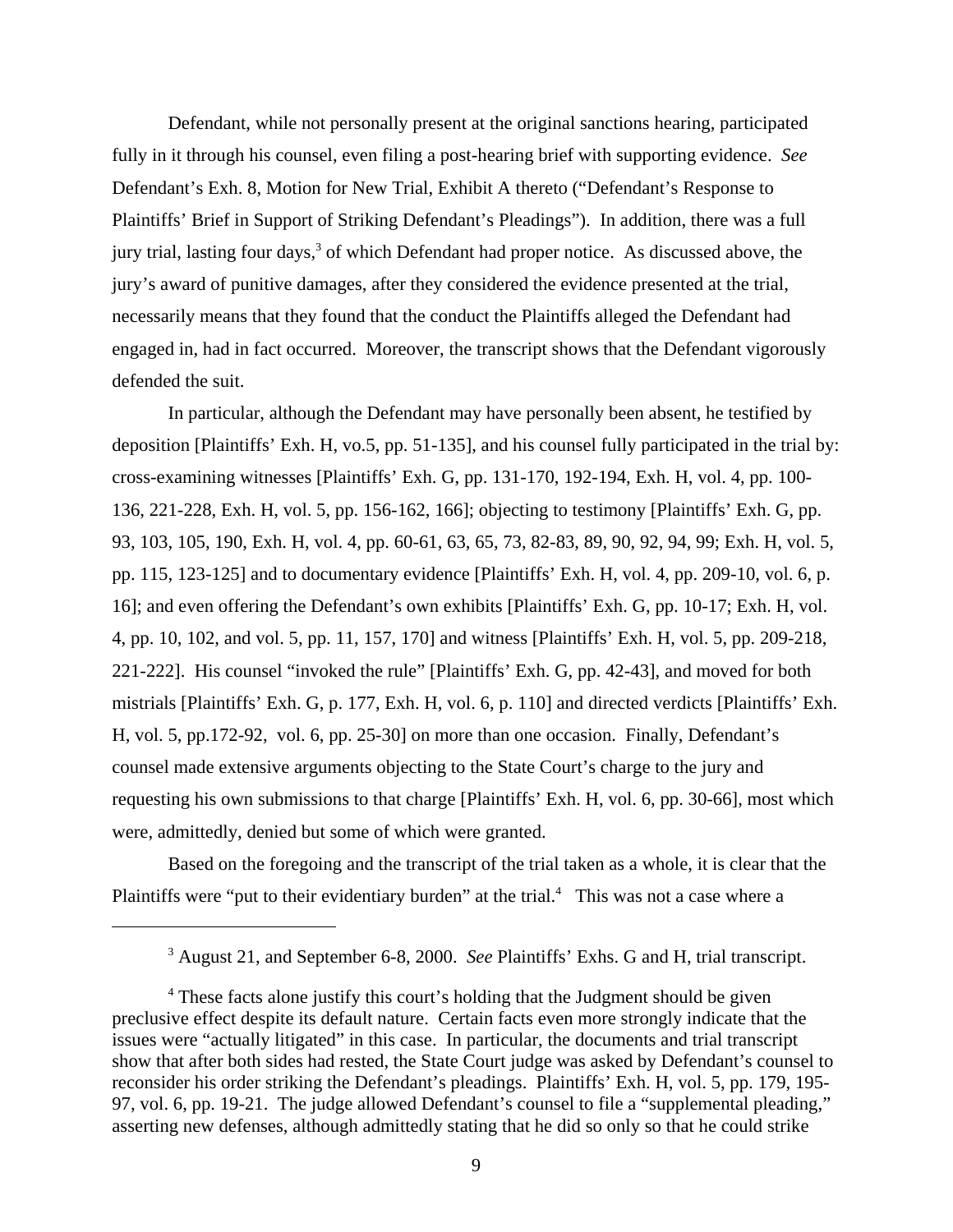defendant had no notice of what issues were to be tried, and/or no incentive to litigate those issues. Rather, he not only knew what was at issue, but actively and fully participated through counsel. If, for "strategic" reasons, the Defendant and his counsel decided that he should absent himself from the trial, he should not now be able to hide behind that decision to escape the consequences of a properly noticed and conducted jury trial. *See* **Gober**,100 F.3d 1195, 1202 (5th Cir. 1996) ("Where [the defendant/debtor] received notice of all hearings that were conducted but chose not to appear, he did so at his peril.").

Based on the foregoing, then, it appears that despite the default nature of the Judgment, the facts were "actually litigated" in the state court suit.

## **Whether Defendant Has Shown a Triable Issue as to Whether the State Court Judgment Was Procured by Extrinsic Fraud**

Defendant's second position argues, however, that Texas law would still not give the judgment preclusive effect, because his reasons for absenting himself from the trial were not merely strategic but rather were the result of extrinsic fraud perpetrated on him by his own counsel. He asserts that the facts were not "fully and fairly litigated" because his state court counsel, Glen Aaron, advised him not to appear at the sanctions hearing, not to appear at trial,

The judge clearly saw the Defendant's failure to effectively rebut the evidence presented at trial as his voluntary choice and/or as indicative of the weakness of his case, not as due to some procedural disadvantage resulting from the earlier sanctions order. In granting the Plaintiffs' motion for directed verdict on liability after both sides rested, the judge told Defendant's counsel that his client had had "the opportunity to marshal more evidence on the issue of those invoices and what happened or appeared to happen and so on not only for the Court's benefit but for the jury's benefit because some of this came out in front of the jury. And then you could have rebutted it, if you could. . . . And I also think the defendant could have appeared at trial to explain his side of it, but he chose not to for whatever reason." Plaintiffs' Exh. H, vol. 6, pp. 21; *see also* p. 22 (where the judge further commented that, "looking at all of the evidence and everything that happened[,] the defendant was the one in a position to come forward with more evidence to clarify whether he was[,] let's say[,] not guilty, we didn't do these things, but he chose to remain silent in regard to this . . ..").

that pleading as well, "commenting that 'after hearing the full trial, I'm more convinced than ever that my ruling was correct in the first instance." *See* Defendant's Exh. 5, Memorandum Opinion of the Court of Appeals, page 6, citing to transcript at Plaintiffs' Exh. H, vol. 6, p. 15).

The trial court's second sanctions order itself (entered on the last day of trial, after the close of evidence) expressly provides that the judge's decision to again strike all of the Defendant's pleadings was made *after* the trial was conducted, and the transcript shows that the judge considered the Defendant's request to reconsider the sanctions in light of *all* the evidence presented at trial. *See* Plaintiffs' Exh. D, Supplemental Order for Sanctions (providing that it was "[b]ased upon the evidence introduced at trial of the above-referenced cause, as well as Defendant's attempt during the trial to file additional pleadings, assert additional defenses, and seek the submission of jury issues and/or instructions").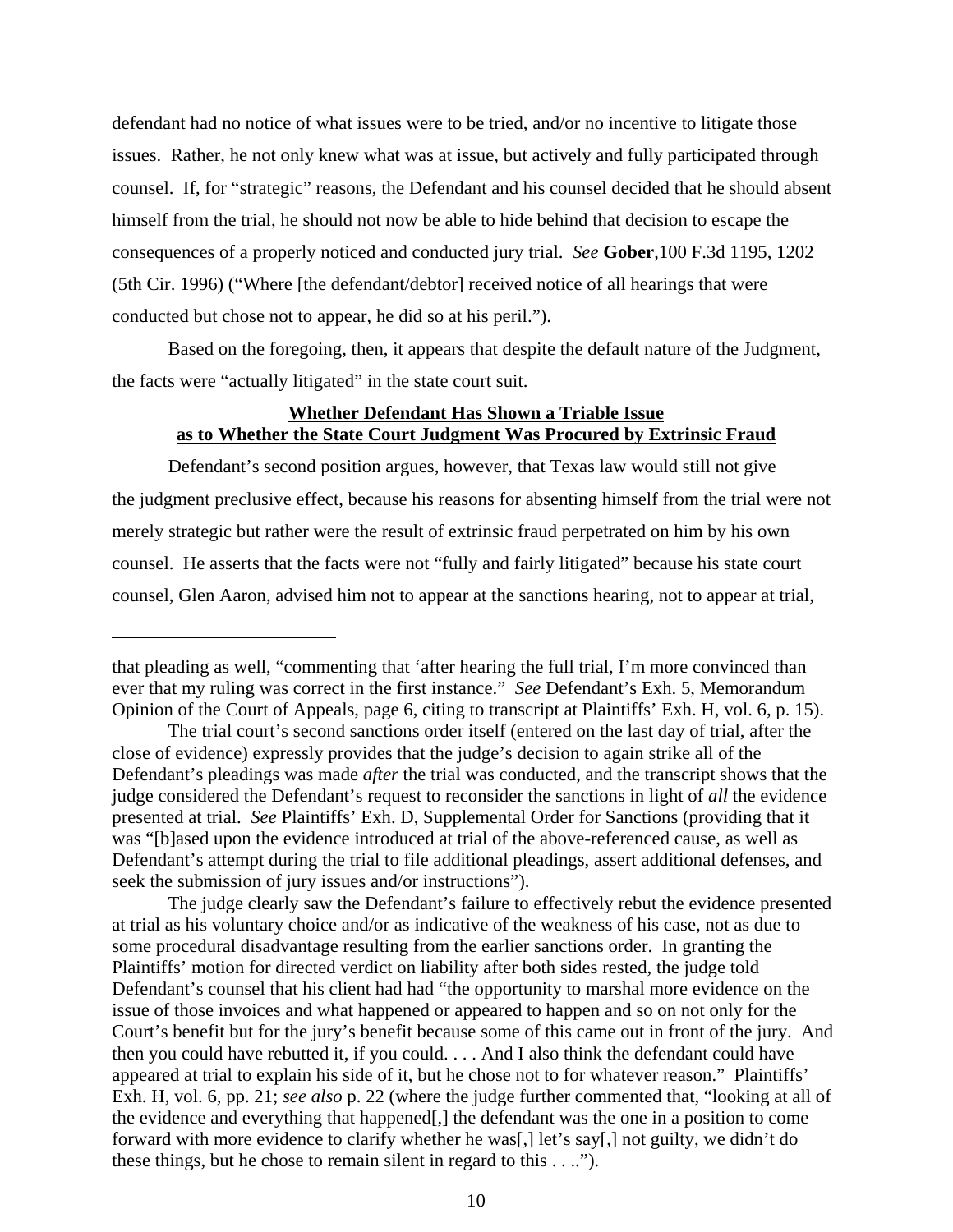and in general failed to represent him adequately, all as part of a fraudulent scheme to cause him to suffer the judgment,

 presumably to put his client in a bind and in need of legal services which Aaron could provide and thereby make himself look like a hero. Aaron knew Morgan was planning to marry Jackie Spencer and that Mrs. Spencer had significant financial assets. Aaron wanted access to those assets.

Defendant's Motion for Partial Summary Judgment, p. 9.

The Defendant argues that Aaron failed to obtain testimony, hire accountants, and organize the evidence in a way that would have explained the transactions at issue, and did not challenge the sanctions order. According to Defendant, Aaron directed him not to appear at the sanctions hearing nor at the trial, when Defendant's testimony was necessary to avoid the striking of his pleadings and to prevail at trial. Prior to trial, he argues, his counsel also acted unreasonably and provokingly in his dealings with opposing counsel, which prevented a mediated settlement, and did not transmit to the Defendant a settlement offer that was made. These acts all resulted in the entry of the State Court Judgment, which in turn provided Aaron the opportunity to advise the Defendant to file bankruptcy, and to then provide, after that filing, "asset protection services" to the Defendant. Aaron set up trusts naming himself as primary beneficiary, and managed several of Defendant's and/or his wife's assets, allegedly for his own (Aaron's) financial benefit. These activities, Defendant alleges, led to Aaron's arrest and conviction for conspiracy to commit bankruptcy fraud and conspiracy to commit money laundering.

Defendant claims Aaron's actions amounted to "extrinsic fraud," that caused the Judgment to be entered against him and, therefore, under Texas law the Judgment is void and should be given no collateral estoppel effect. *See generally,* **Williams v. White**, 223 S.W.2d 278 (Tex.Civ.App.–San Antonio 1949, writ refused) ("Ordinarily a judgment which has been taken to the highest court of the State will operate as an estoppel under the rules of res judicata. However, a judgment which is void or has been set aside upon a direct equitable attack will not be operative."); **King Ranch, Inc. v. Chapman**, 118 S.W.3d 742, 751-52 (Tex. 2003), *cert. denied*, **Chapman v. King Ranch, Inc.**, U.S. 124 S.Ct. 2097 (2004) (defining a bill of review as "an equitable proceeding to set aside a judgment that is not void on the face of the record but is no longer appealable or subject to a motion for new trial" and noting that "[o]nly extrinsic fraud will support a bill of review.").

In response to this argument, Plaintiffs raise the preliminary issue of whether Defendant should be estopped to make this "extrinsic fraud" argument because he didn't raise it on appeal of the Judgment. *See* Plaintiffs' Response to Defendant's Motion for Partial Summary Judgment, pp. 30-31. Clearly, if Defendant had *actually* raised the issue on appeal and if the appellate courts had rejected the argument, then Defendant would be barred by collateral estoppel, or issue preclusion, from raising the argument again. *See* **Browning v. Navarro**, 826

11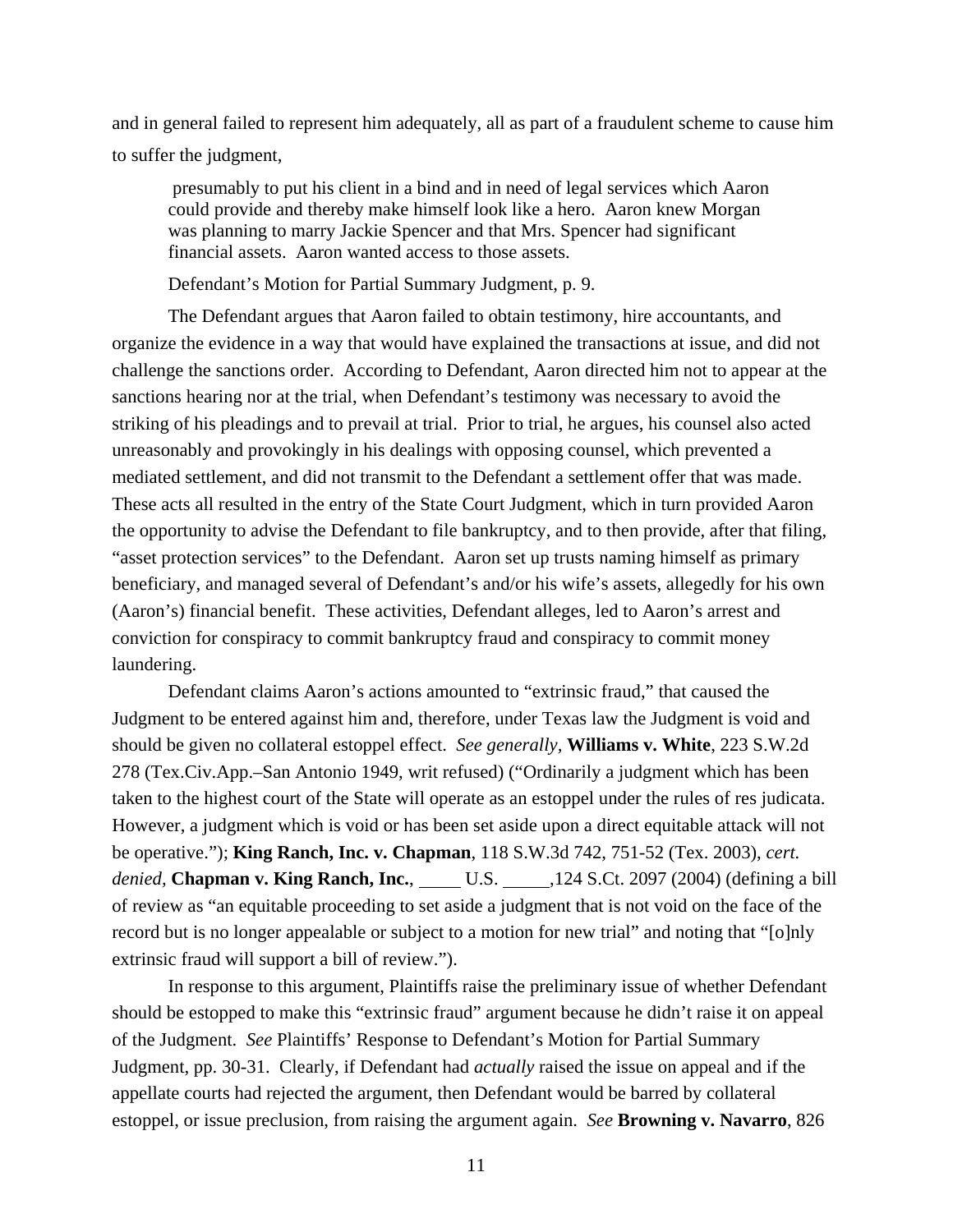F.2d 335, 342 ( $5<sup>th</sup>$  Cir. 1987) (bankruptcy court may not review a judgment of another court to determine if it was void for lack of jurisdiction or because procured by fraud, if those issues had already been determined by a prior judgment).<sup>5</sup> However, there is no indication from the appellate opinions or any other summary judgment evidence that the extrinsic fraud issue was "actually litigated" in the appeal, and in fact Plaintiffs' contentions are that it was *not* raised on appeal. *See* Plaintiffs' Exhs. I (Memorandum Opinion of the Eighth Court of Appeals), J (Defendant's Petition to the Texas Supreme Court for Review), and K (Texas Supreme Court's Order Denying Petition for Review).

The Plaintiffs do not expressly argue that res judicata, or claim preclusion, should also or instead bar the Defendant's extrinsic fraud defense to their use of collateral estoppel, but their reasoning is consistent with that argument. Unlike collateral estoppel, "[r]es judicata, or claims preclusion, prevents the relitigation of a claim or cause of action that has been finally adjudicated, as well as related matters that, with the use of diligence, should have been litigated in the prior suit." **Barr v. Resolution Trust Corp.**, 837 S.W.2d 627, 628 (Tex. 1992), *citing* **Gracia v. RC Cola-7-Up Bottling Co.**, 667 S.W.2d 517, 519 (Tex. 1984) and **Bonniwell v. Beech Aircraft Corp.**, 663 S.W.2d 816, 818 (Tex. 1984). The Plaintiffs appear to argue that Defendant should have known about the alleged extrinsic fraud in time to raise it before the trial or appellate courts, but never did. Plaintiffs' Response to Defendant's Motion for Partial Summary Judgment, p. 31. (It may be that the Plaintiffs merely argue that Defendant has not met his burden, required to overturn a judgment for extrinsic fraud, of showing that he used diligence in challenging the Judgment. The elements of res judicata and this "diligence" element of the extrinsic fraud defense do overlap to some extent. The Defendant's showing of diligence is discussed further below.)

It is unlikely that Texas law, which permits extrinsic fraud to be raised in a bill of review proceeding after a judgment is final and non-appealable, would find that the matter is one that "should have been litigated in the prior suit." To the extent **Miller v. Meinhard-Commercial Corp.**, 462 F.2d 358, 361 ( $5<sup>th</sup>$  Cir. 1972), cited by Plaintiffs, indicates otherwise, that case is distinguishable because it applied federal, not Texas, law and because the discussion of the issue was only *dicta,* since the Court there found that the allegations did not amount to extrinsic fraud (and so clearly could not have been raised in a collateral attack on the prior order).

In any event, the summary judgment evidence here is inconclusive on whether Defendant's extrinsic fraud claim was known or should have been known to him during the appeal and so *could have been* raised during the appeal. There is only evidence of the date of the

<sup>5</sup> Although the Court of Appeals in **Browning** refers to the "res judicata" effect of the prior judgment, it appears from the opinion that in the prior litigation, the court had actually expressly addressed and ruled on the extrinsic fraud issue the Court of Appeals was being asked to rule on. The Court of Appeals was therefore considering collateral estoppel, i.e., issue preclusion, rather than res judicata or claim preclusion.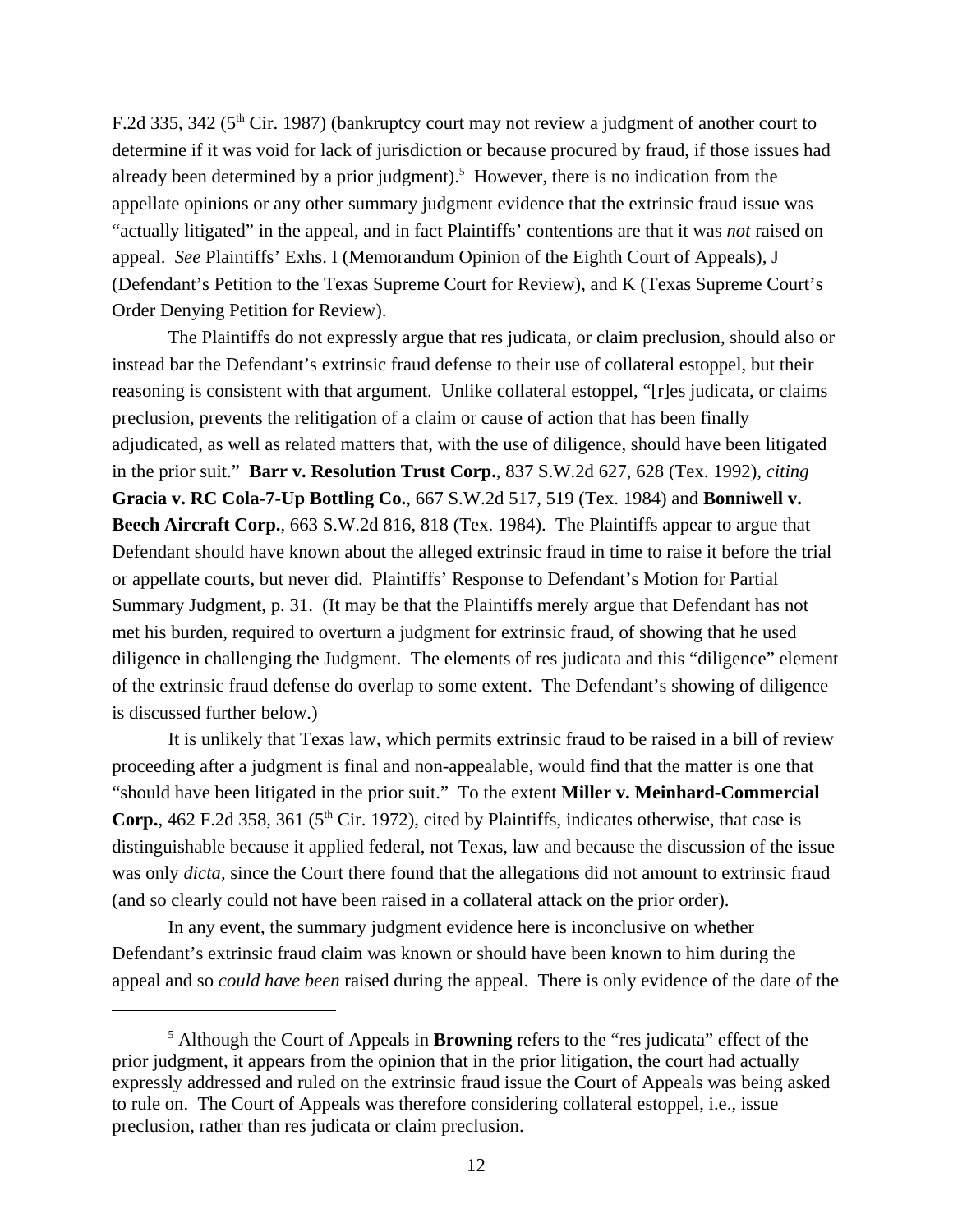last appellate decision, July 9, 2004 (*see* Plaintiffs' Exh. K, Order of the Supreme Court denying Defendant's Motion for Rehearing of the Order Denying his Petition for Review), as compared to the Defendant's general statements that sometime "after the trial" he learned that a settlement offer had been made but not relayed to him, and that in "early 2003" and "late 2003" he learned of the true terms of the Trusts set up by Aaron. *See* Defendant's Exh. 9, Affidavit of Ronnie Lee Morgan. Based on this slim record, the court is unable to say that no genuine issue of material fact exists as to what Defendant knew or should have known at the relevant times, and so concludes that res judicata, even if legally applicable, does not bar the extrinsic fraud defense presented by Defendant's Motion for Partial Summary Judgment.

That is not to say that there are *no* limitations on an extrinsic fraud defense. In order to set aside a judgment that is not void on the face of the record and that is no longer appealable or subject to a motion for new trial, a party "must ordinarily plead and prove (1) a meritorious defense to the cause of action alleged to support the judgment, (2) that the [party] was prevented from making by the fraud, accident or wrongful act of his or her opponent, and (3) the [party] was not negligent." **King Ranch, Inc. v. Chapman**, 118 S.W.3d 742, 751-52 (Tex. 2003), *cert. denied,* **Chapman v. King Ranch, Inc.**, U.S. ,124 S.Ct. 2097 (2004), *quoting* **Alexander v. Hagedorn**, 148 Tex. 565, 568-69, 226 S.W.2d 996, 998 (1950). The Defendant, as the movant requesting summary judgment on an affirmative defense (such as extrinsic fraud), has the burden of conclusively establishing that defense. *See* **Rhone-Poulenc, Inc. v. Steel,** 997 S.W.2d 217, 223 (Tex. 1999) (applying rule to affirmative defense of limitations).

Defendant argues at length that his attorney engaged in fraud, but does not even describe, let alone offer summary judgment evidence to show, that he had a meritorious defense to the Plaintiffs' claims, which he was prevented from presenting because of the alleged fraud. At most, he merely asserts that his attorney: (1) did not present certain evidence that would have "explained" a duplicate invoice (with no indication of what that explanation would have been, other than a reference to an affidavit of a witness obtained after trial, that provides little more than "I don't remember . . ." "I don't know why . . .," and the assertion that "certainly Ron Morgan did not tell me what to put on the invoice"); (2) did not hire an accountant to organize the evidence that would have "made sense of" that evidence (with no indication of what that "sense" would have been, and ignoring that the Defendant himself did hire an accountant, whose testimony at trial was that he was unable to "explain" duplicate invoices or comment on apparent overcharges); and (3) instructed the Defendant not to attend the court proceedings, when "the only defense . . . was Morgan's side of the story" (which "side of the story" is not even hinted at).

This summary judgment evidence offered by the Defendant is insufficient to establish there is a genuine issue of material fact as to a defense he would have presented if the alleged "extrinsic fraud" of his counsel had not occurred.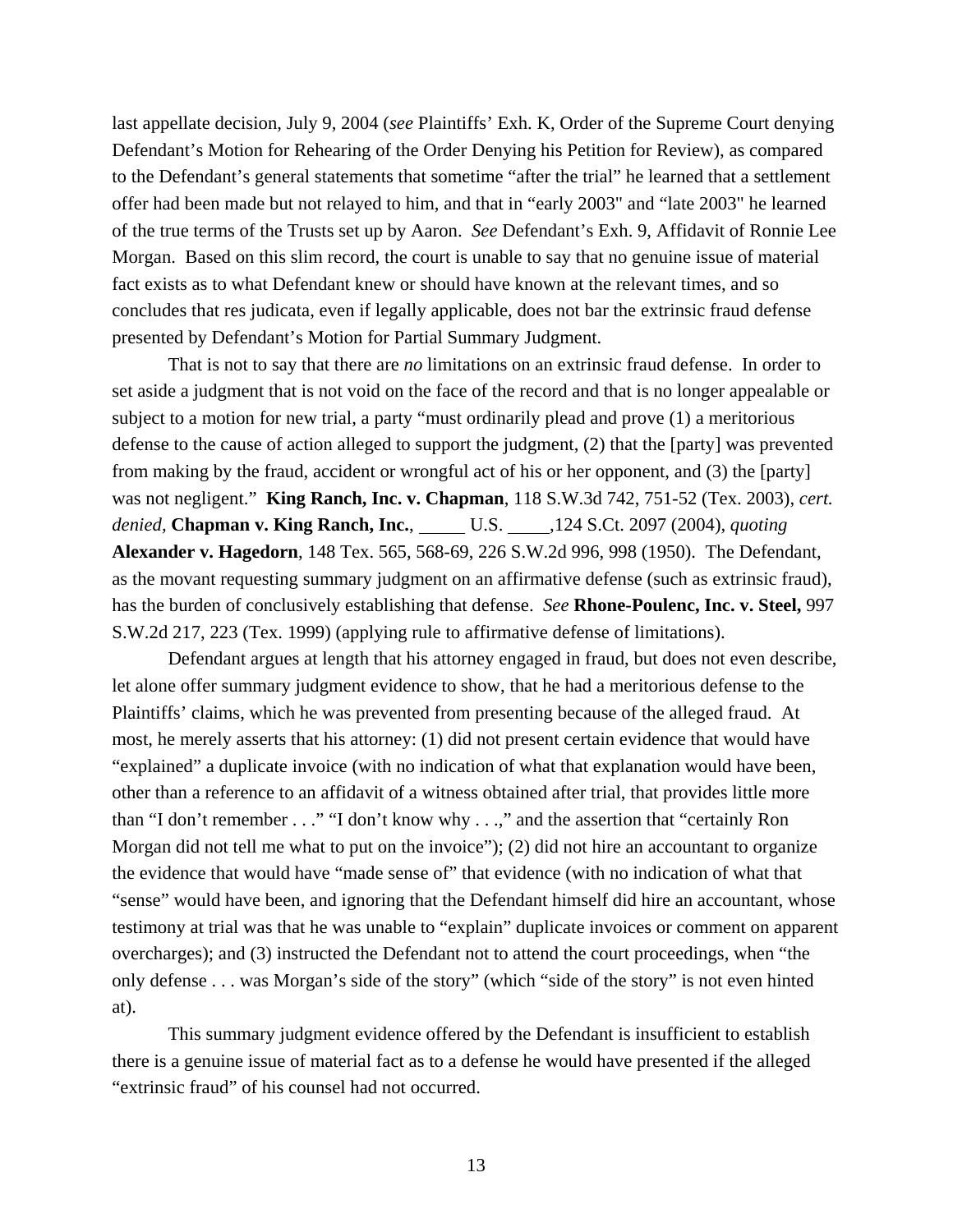In addition, contrary to Defendant's assertions in his Motion for Partial Summary Judgment,6 Texas courts *have* expressly held that misconduct–even fraud–by *one's own* counsel (in contrast to an action by the opposing party or his counsel) does not constitute extrinsic fraud that would permit a court to void a final judgment. *See e.g.,* **King Ranch,** 118 S.W.3d at 52 ("[A]llegations of fraud or negligence on the part of a party's attorney are insufficient to support a bill of review [to set aside a final judgment]. . . . Thus, a bill of review petitioner who alleges that the wrongful act of his or her attorney caused an adverse judgment is not excused from the necessity of pleading and proving his or her opponent's extrinsic fraud."); *accord,* **Transworld Financial Services Corp. v. Briscoe**, 722 S.W.2d 407, 407-08 (Tex. 1987). Here, Defendant has made not even made an allegation, let alone offered any evidence, that Plaintiffs had *anything* to do with, or even knew of, the actions he says amounted to extrinsic fraud resulting in the State Court Judgment.

Finally, the Defendant has offered no evidence whatsoever on the third and last requirement for establishing a right to relief from the judgment: that he was not negligent in allowing the fraud to take place. *See also* **King Ranch,** 118 S.W.3d at 52 ("A bill of review is proper where . . . there remains no . . . adequate legal remedy still available because, *through no fault of the bill's proponent,* fraud, accident, or mistake precludes presentation of a meritorious claim or defense.") (emphasis added).

Moreover, even if all Defendant had to show was his attorney's fraudulent conduct in order to void the State Court Judgment, the court finds that the evidence that Defendant has provided on the issue is inadequate to raise a genuine issue of fact. In support of his allegations of extrinsic fraud, Defendant offers as summary judgment evidence his own Affidavit (Defendant's Exh. 9), a "Judgment in a Criminal Case" against Glen Aaron (Defendant's Exh. 3), the Trust Agreements creating the "657 Trust" and on the "Ronnie Lee and Jackie Spencer Morgan Trust" (Defendant's Exh. 10, 11), and a letter from Aaron to opposing counsel, with a copy to the state court judge, requesting mediation (Defendant's Exh. 7).

The Judgment in a Criminal Case contains no information as to the factual basis for the conviction, except a recital of the dates when the conduct occurred, December 21, 1999, to January 26, 2004, which dates do include the time period during which the State Court suit was litigated and appealed, and Debtor's bankruptcy case was on file. However, there is no other

<sup>6</sup> *See* Page 9, where it is stated, without authority, that:

Extrinsic fraud is typically described in terms of actions by the other party. The discussion of extrinsic fraud, however, does not indicate, suggest or require one to prove fraud solely by the acts of the opposing party. Rather, case law indicates the fraud need be collateral to the issues actually tried and be sufficiently harmful to prevent one from receiving a fair trial."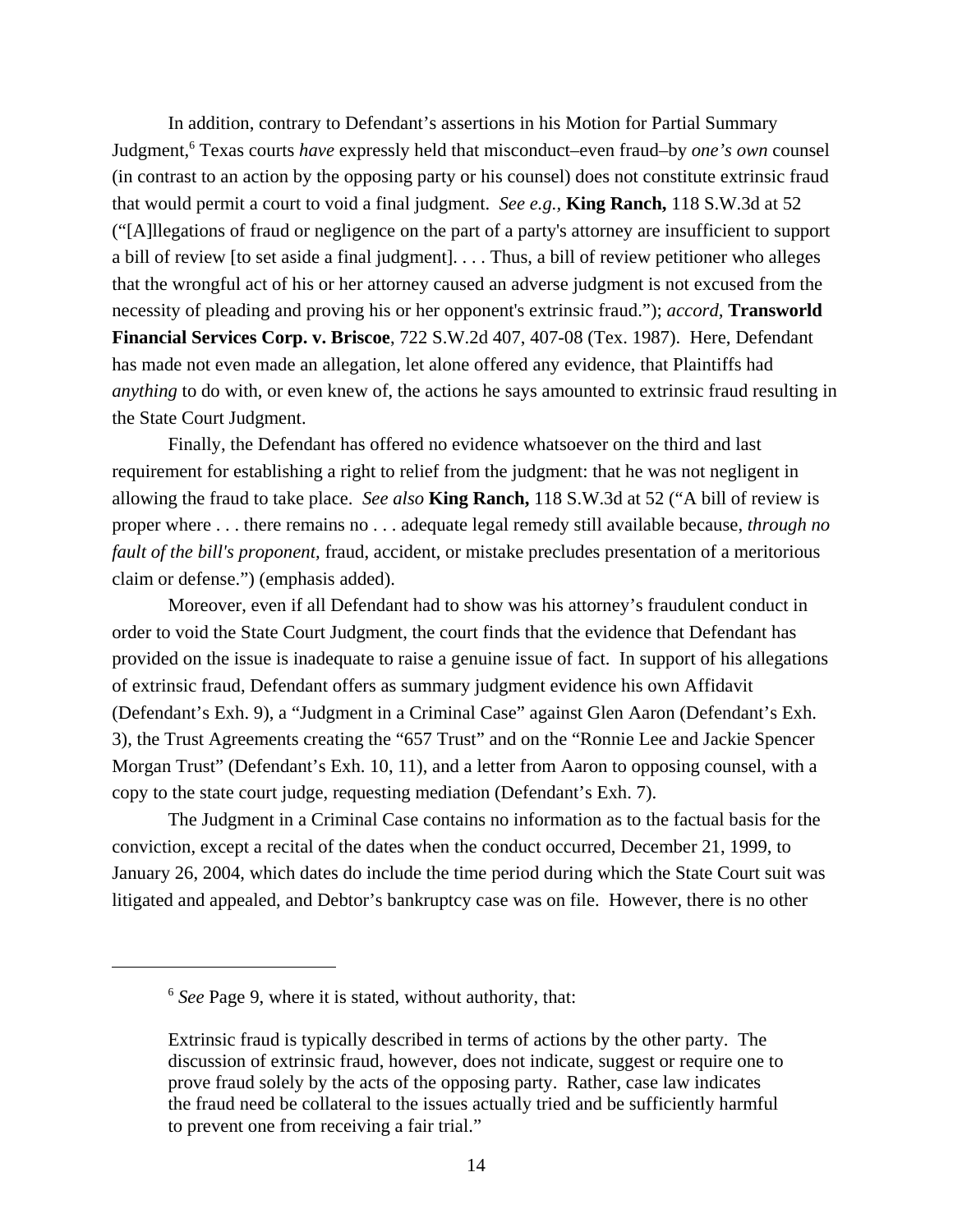evidence to support Defendant's claim that the Criminal Judgment relates to the conduct of which he accuses Aaron.

Both Trust Agreements provide for the transfer of property by Defendant to Aaron as trustee, both documents are signed by the Defendant as Trustor, and both are dated in March of 2001. Although Aaron is named in both instruments as a secondary beneficiary, the Defendant is named as the primary beneficiary in both. Plaintiffs point out that the Defendant's wife later sued both him and Aaron and obtained a judgment declaring the 657 Trust void *ab initio* and ordering the assets turned over to Defendant's wife. *See* Plaintiffs' Exh. H to their Response to Defendant's Motion for Partial Summary Judgment. The plain language of the Trust documents, and the signatures and dates on them (which the Defendant has not claimed were forged or altered or otherwise not accurate), contradict the Defendant's statements that he and his wife:

did not understand until early 2003 that Mr. Aaron had named himself as the residual beneficiary of the 657 Trust nor did we understand the significance of that designation. In addition, I learned in late summer 2003 that Mr. Aaron had also set up the Ronnie Lee and Jackie Spencer Morgan Trust in which he named himself as trustee and residual beneficiary.

Affidavit of Ronnie Lee Morgan, Defendant's Exh. 9, page 2.

Finally, the Defendant offers Mr. Aaron's letter regarding mediation as evidence that he purposefully provoked the other attorneys (and the State Court, by copying it on the letter) as part of his "scheme" to defraud his client. The court finds this evidence to be insufficient to establish (or even corroborate) any such "scheme."

One final comment on the Defendant's claim that Mr. Aaron's representation of him in the litigation with the Plaintiffs was part of that attorney's fraud perpetrated on the Defendant: he complains in his Motion for Partial Summary Judgment only about Mr. Aaron, not mentioning that he was represented by at least two other lawyers during the litigation. Mr. Dickey represented the Defendant at his deposition, and Mr. Cohen, as co-counsel and second chair at trial, in Mr. Aaron's own words had "been there throughout the entire trial." Plaintiffs' Exh. G, p. 99, Exh. H, vol. 5, p. 80 and vol. 6, p. 18. The court notes that as late as February 24, 2004, Mr. Cohen served as the Defendant's *only* counsel of record (to the exclusion of Mr. Aaron) in his Petition to the Texas Supreme Court for review of the Judgment, and that Petition makes no mention of Mr. Aaron's "fraud." *See* Plaintiffs' Exh. J, Defendant's Petition for Review. Defendant makes no allegations, let alone provides any evidence, that these other attorneys' representation of him was inadequate, or improper in any way, or that they were in some way complicitous in Mr. Aaron's "scheme."

On the whole, the court finds that the summary judgment evidence that the Defendant has provided fails to corroborate the conclusory and self-serving statements in his Affidavit regarding the alleged "extrinsic fraud" by which he claims the State Court Judgment against him was obtained. He has failed to establish that there is a genuine issue of material fact as to this affirmative defense on which he bears the burden of proof. Even if the evidence he has provided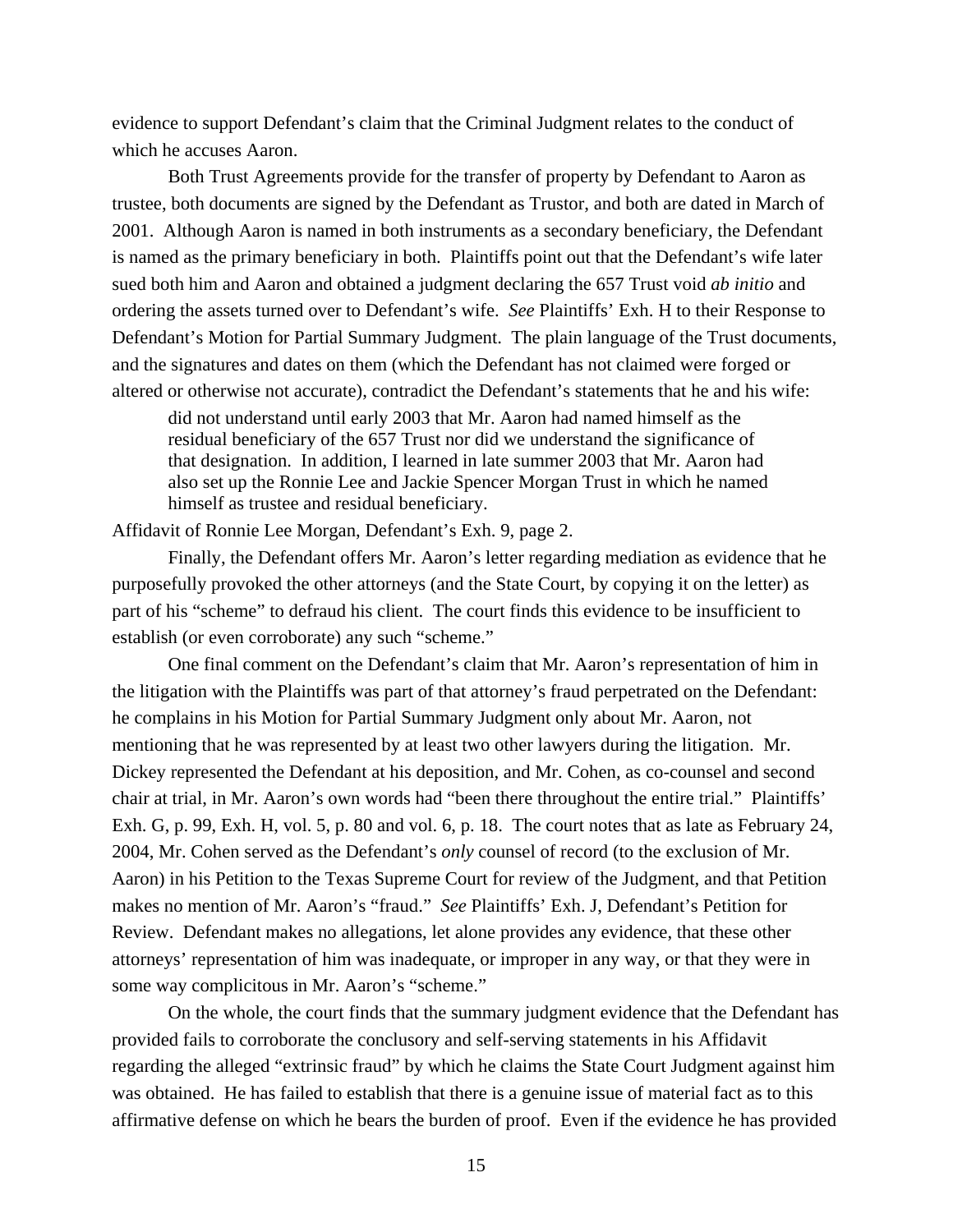were viewed in the light most favorable to him, the court finds that that evidence falls far short of the "significant probative evidence" he would be required to produce to survive a summary judgment. **Anderson v. Liberty Lobby, Inc.**, 477 U.S. 242, 249 (1986); *see also* **Southmark Properties v. Charles House Corp.**, 742 F.2d 862, 877 (5<sup>th</sup> Cir. 1984) ("Appellees made a prima facie showing of entitlement to summary judgment, and hence appellants, to prevent such a judgment against them, were 'required to bring forward "significant probative evidence" demonstrating the existence of a triable issue of fact.'") (citations omitted).

In **Southmark Properties**, the Court of Appeals found that there was "'no evidence from which reasonable persons might draw' an inference that appellants were the victims of duress" in the prior litigation, and therefore affirmed the trial court's granting of a summary judgment based on the preclusive effect of the judgment entered in that litigation. **Id.** at 873. Similarly, in this case the court finds that Defendant has provided no evidence from which a reasonable person could infer that he was the victim of extrinsic fraud so as to avoid the preclusive effect of the State Court Judgment.

That having been said, the court must still determine which, if any, of the facts decided by the Judgment are conclusive as to issues presented in this § 523(a) action, and what other issues, if any, remain to be tried herein.

#### **Whether the Facts Found by the Jury Were Essential to the State Court Judgment**

This is the third point raised by the Defendant in his argument that the State Court Judgment should not be given any preclusive effect. At the outset this court finds and the parties do not appear to dispute that the Judgment is preclusive as to the *existence* and *total amount* of the Plaintiffs' claim against the Defendant. What is at issue here is what preclusive effect does the Judgment have with respect to how much, if any, of that claim is non-dischargeable under 11 U.S.C. § 523(a).

The Defendant argues that because the Judgment was based on multiple causes of action (breach of contract, DTPA, and common law fraud), it "does not establish any specific fact finding for purposes of collateral estoppel" on the question of the non-dischargeability of the Plaintiffs' claim.<sup>7</sup> Defendant's Motion for Partial Summary Judgment, page 6. In essence, he argues that no specific finding that is relevant to non-dischargeability was essential to the

 $<sup>7</sup>$  To the extent that the Defendant also argues that, even if the jury found that he did the</sup> acts complained of, those findings were not essential to the Judgment because his liability was based not on those findings but on the court's *default* judgment, this argument has effectively been addressed above. After considering the evidence presented at that trial, the jury specifically found that additional, punitive damages should be awarded against the Defendant. As discussed above, in order to find that additional damages were warranted, the jury *must* have found that the Defendant committed the acts complained of, and did so with the requisite intent. They necessarily had to have found, therefore, that Defendant was liable. Those findings of liability thus as a group *were* essential to the Judgment (even though, as discussed in detail below, their alternative nature may have prevented any one of from being essential to the Judgment).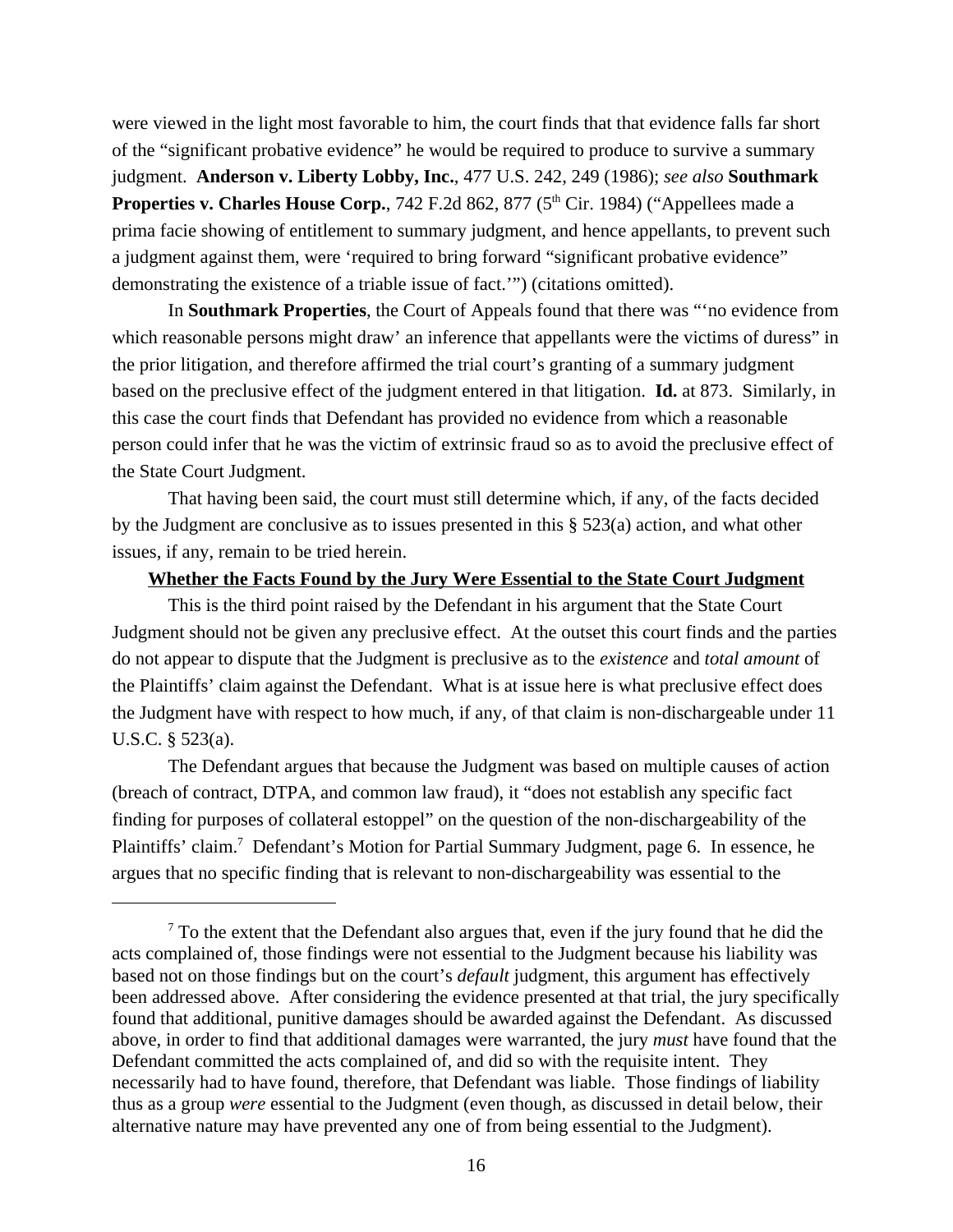Judgment because it was based on conjunctive theories of liability. In support, he cites **Schwager v. Fallas (In re Schwager)**, 121 F.3d 177 (5<sup>th</sup> Cir. 1997).

Specifically, the Defendant points out that the jury found identical amounts of compensatory and/or consequential damages resulting not only from Defendant's fraud (*see* Jury's Answers to Question 5), but also from his breach of contract (*see* Jury's Answers to Question 1) and from his violation of the Texas DTPA (*see* Jury's Answers to Question 2). Similarly, the amount of punitive damages awarded in the Judgment (\$1,000,000) is identical both to the amount found by the jury for the DTPA violation (\$1,000,000, *see* Jury's Answers to Questions 3 and 4) and to the amount found by the jury based on other causes of action involving malice or fraud (\$1,000,000, *see* Jury's Answer to Question 12, and Answers to Questions 5-11).

It is true that the Judgment does not specify the theory on which the Court awarded actual and punitive damages. The sanctions orders, however, struck the Defendant's answer and had the effect of deeming him to have admitted *all* of the Plaintiff's allegations. **In re Pancake,** 106 F.3d at 1244 (5<sup>th</sup> Cir. 1997) (where the court enters judgment after striking defendant's answer, under Texas law the defendant is deemed to admit the plaintiff's pleadings). The sanctions orders operated as a partial default judgment on the issue of the Defendant's liability on *all* causes of action pleaded. The Plaintiffs pleaded causes of action for an accounting, for a declaratory judgment regarding the parties' rights under the contract, for violation of the Texas DTPA, for fraud, for negligent misrepresentation, for breach of warranty, and for intentional infliction of emotional distress. *See* Defendant's Exh. 1, Plaintiffs' Second Amended Original Petition, and Exh. 2, Plaintiffs' First Trial Amendment to Plaintiffs' Second Amended Petition. The partial default judgment was incorporated in and made final by the Judgment. *See generally* **Pan Am. Petroleum Corp. v. Texas Pac. Coal & Oil Co.**, 159 Tex. 550, 324 S.W.2d 200 (Tex. 1959) (stating general rule that a party against whom an interlocutory judgment has been rendered "will have his right of appeal when and not before the same is merged in a final judgment disposing of the whole case"). Thus, although not expressly stated in the Judgment, the Defendant's liability on *each and every* cause of action pleaded by Plaintiffs is incorporated in the Judgment. Unlike the situation in **Schwager**, where the court in its judgment found liability on only *one, unspecified* cause of action out of several (and awarded damages on that one, unspecified cause of action), the Judgment here implicitly (but clearly) holds the Defendant liable on *each* cause of action (although, as discussed below, it awards damages on fewer than all causes of action). Because as a matter of law the Judgment assessed liability on each cause of action pleaded, all of the elements (other than damages) of all of the Plaintiffs' causes of action are conclusively established by the Judgment. This court therefore concludes that, to the extent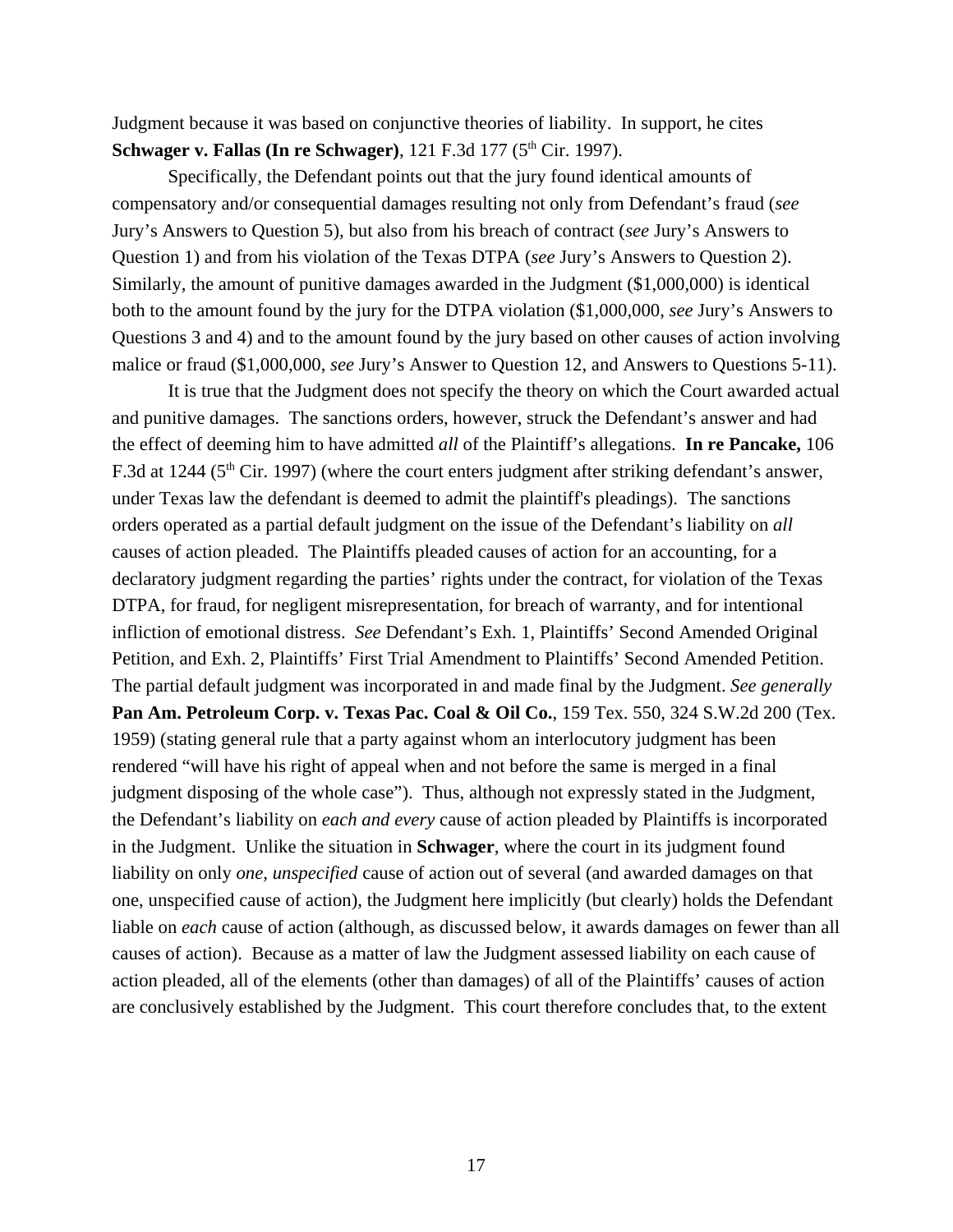those elements are the same as the elements of any of the § 523(a) causes of action pleaded by Plaintiffs here, Defendant is collaterally estopped from from re-litigating those issues.<sup>8</sup>

However, unlike liability, the damages awarded in the Judgment were not determined by the partial default judgment. Instead, the damages depend solely on the jury's findings. As to the damages, therefore, the court must address the Defendant's argument that the Judgment is ambiguous because it is based on multiple causes of action and does not specify to which cause of action the damages relate.

As the Defendant argues, a judgment that "is based upon determination of two issues, either of which standing independently would be sufficient to support the result, . . . is not conclusive with respect to either issue standing alone." **Restatement (Second) of Judgments** § 27, Comment *i.* The jury's findings award damages for several causes of action, including some (such as breach of contract or breach of warranty or DTPA) that both parties agree are not *per se* non-dischargeable. *See* Plaintiffs' Response to Defendant's Motion for Partial Summary Judgment, p. 15, fn. 6 ("Plaintiffs agree and have not attempted to use the jury's findings on Plaintiffs' DTPA claims for any preclusive effect."); *see also* **Ragupathi v. Bairrington (In re Bairrington)**, 183 B.R. 754 (Bankr.W.D. Tex. 1995) (where this court held that collateral estoppel could not be used to establish nondischargeability of a judgment debt based on state court's finding that debtors violated Texas DTPA because elements were not identical to actual fraud or to willful and malicious act). Thus, with respect to damages, the Judgment does appear on its face to be based upon determination of several issues.

The Plaintiffs disagree because, they argue, *not every one* of those issues–the jury's damage awards–would be sufficient to support the Judgment. Rather, *only* the damages awarded by the jury for fraud would support Judgment, they assert. The Plaintiffs contend that, because liability for fraud can be inferred from a punitive damages award for fraud, and because only their fraud theory supports the full amount of punitive damages awarded, the Judgment *must* have been based solely on fraud. Therefore, they reason, the Defendant is precluded from relitigating both the actual damages and the punitive damages awarded.<sup>9</sup>

Plaintiffs are correct that, generally, it is "possible to infer a finding of liability for fraud from a punitive damage award where the only other cause of action was breach of contract [or

<sup>&</sup>lt;sup>8</sup> Exactly which are the same is discussed below on pp. 24-29, in the section titled "Which, If Any, Dischargeability Issues Have Been Conclusively Determined by the State Court Judgment of Liability?"

<sup>&</sup>lt;sup>9</sup> Alternatively, the Plaintiffs contend that the Defendant should be barred from relitigating at least those punitive damages (\$378,088.00) that are in excess of the greatest amount that could have been awarded under any or all of the other theories. This would leave the compensatory damages and \$621,912.00 of the punitive damages awarded under the Judgment as open to relitigation in this adversary proceeding.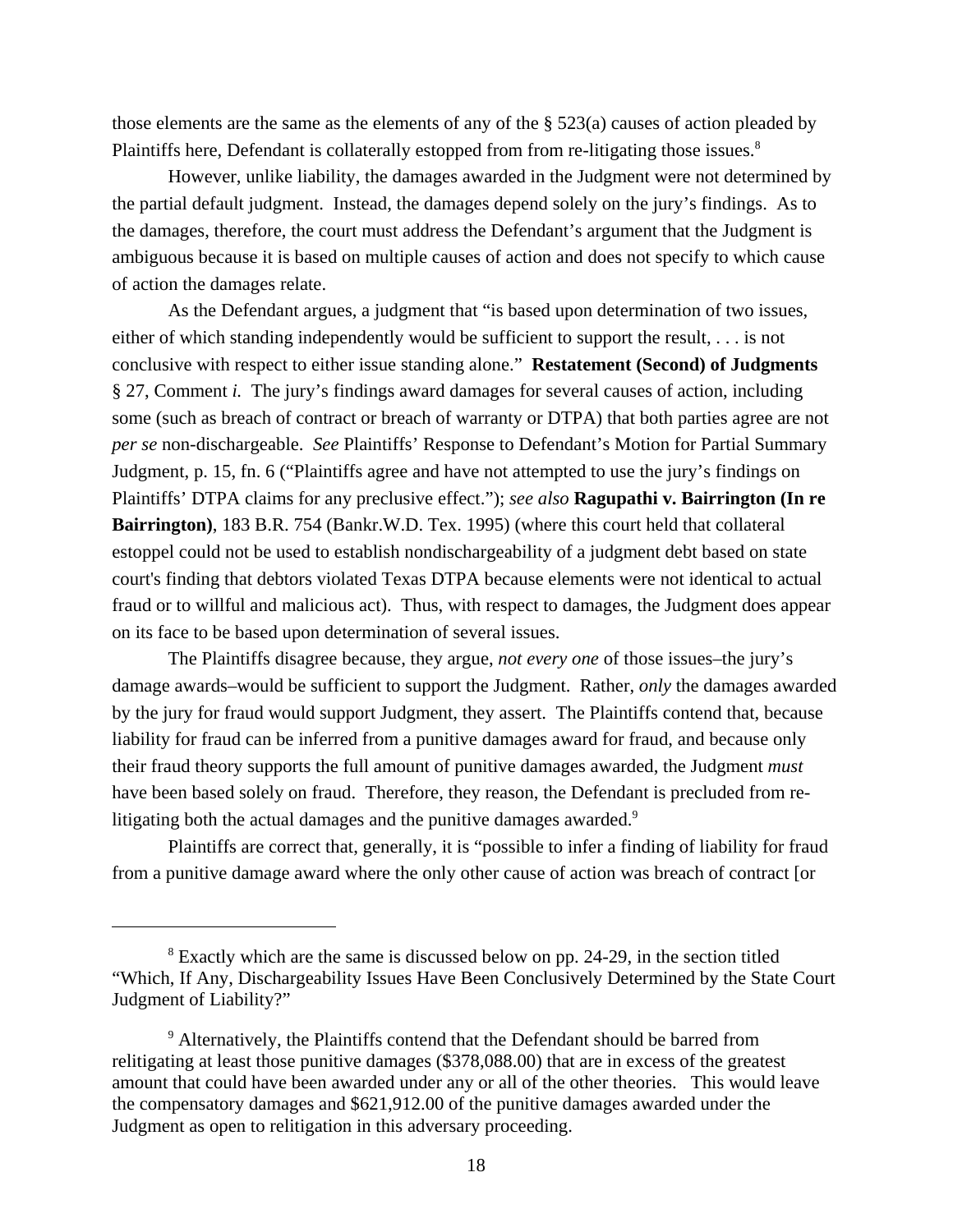other cause of action] for which punitive damages are not available . . .." **Go Partners, Ltd. v. Poynor,** 2001 WL 167828, \*3 (N.D. Tex.), *citing* **Shelton Ins. Agency v. St. Paul Mercury Ins. Co.**, 848 S.W.2d 739 (Tex.App.–Corpus Christi 1993, writ denied 1993). Plaintiffs concede that, other than their fraud theory, their Texas DTPA cause of action alone would have supported an award of punitive damages. Plaintiffs' Response to Defendant's Motion for Partial Summary Judgment, p. 17, ¶ 32; Tex. Bus. & Com. Code § 17.50(b)(1) (2005). As mentioned above, the Plaintiffs also concede that a debt based on the Texas DTPA is not *per se* non-dischargeable.

It is true that the amount of punitive damages available under the DTPA is limited to three times the actual damages awarded. Id. According to Plaintiffs' logic, since that figure would have been substantially less than the amount of punitive damages awarded in the Judgment, the actual punitive damages<sup>10</sup> awarded *must* have been based on something other than the DTPA damages–i.e., must have been based on the only other findings that could have supported punitive damages, the fraud findings.

Plaintiffs' argument is premised upon the assumption that the State Court *correctly* applied the law in rendering judgment based on the jury's findings. This in fact is the general rule under Texas law. *See e.g.,* **Gough v. Jones**, 212 S.W. 943 (Tex. Comm'n App. 1919, judgm't adopted) (when the language of a decree is susceptible of two constructions, from one of which it follows that the law has been correctly applied to the facts, and from the other that the law has been incorrectly applied, that construction should be adopted which correctly applies the law); **Keton v. Clark**, 67 S.W.2d 437 (Tex.Civ.App.–Waco 1933, writ ref'd) (judgment susceptible of several interpretations should be given that interpretation which will render it more reasonable, effective, and conclusive, and will make it harmonize with facts and law of case.); **Austin v. Conaway**, 283 S.W. 189 (Tex.Civ.App.–Eastland 1926, writ dism'd) (interpretation of judgment which makes it correct will be adopted in preference to one which makes it erroneous).

This court might be inclined to agree with the Plaintiffs and apply this presumption of correctness if, in construing the Judgment the court were limited to its language and the supporting findings. However, the Judgment was appealed by the Defendant, and the Court of Appeals wrote an eighteen-page Memorandum Opinion that provides further insight. On page 10 of that Memorandum Opinion, the Court addresses the Defendant's challenge to the sufficiency of the evidence supporting the punitive damages. Specifically, the Court upholds the award of punitive damages based on the evidence that the Defendant's conduct was "knowing or intentional." This is the standard under the DTPA for additional damages, and is insufficient to support punitive damages for fraud. *See* **Go Partners,** *supra* at \*3 (punitive damages under

<sup>&</sup>lt;sup>10</sup> Or at least the portion of those punitive damages (\$378,088.00) that exceed the amount available under the DTPA.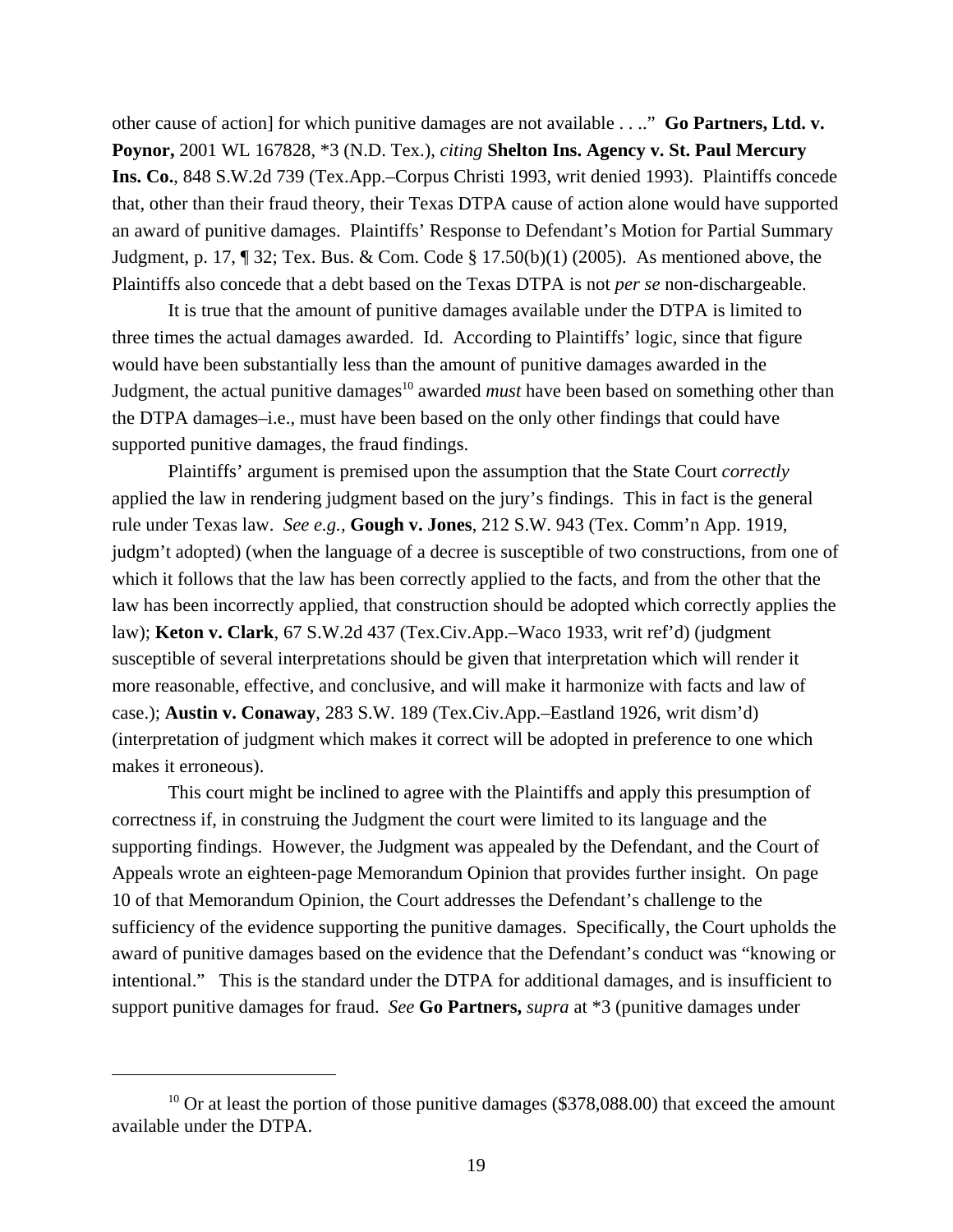Texas DTPA "are available for violations committed knowingly or intentionally–fraud is not required"), *citing* Tex. Bus. & Com. Code § 17.50(b).

Only if the State Court is presumed to have applied the law correctly can even a portion of the damages awarded in the Judgment be construed with any certainty to be attributable solely to fraud. However, the Texas Appellate Court has directly contradicted that presumption of correctness, by treating the Judgment as awarding DTPA damages, which are ordinarily dischargeable. Therefore, it appears that, as to damages, the Judgment can be construed as based on the DTPA and/or fraud, or even on the DTPA alone. Thus at best it is "based on determinations of two issues, either of which standing independently would be sufficient to support the result," and in such cases Texas law generally holds that such a judgment "is not conclusive with respect to either issue standing alone." **Schwager**, 121 F.3d 177 (5<sup>th</sup> Cir. 1997), *citing* **Eagle Properties, Inc. v. Scharbauer**, 807 S.W.2d 714, 722 (Tex. 1991), quoting the **Restatement (Second) of Judgments** § 27, Comment *i*.

Moreover, under Texas law, courts may consider the overall fairness of applying collateral estoppel. *See e.g.,* **Sysco Food Services, Inc. v. Trapnell,** 890 S.W.2d 796, 804 (Tex. 1994) ("Application of collateral estoppel also involves considerations of fairness not encompassed by the 'full and fair opportunity' inquiry."); **Benson v. Wanda Petroleum Co.,** 468 S.W.2d 361, 363 (Tex. 1971) ( "It has been said that the rule rests upon equitable principles and upon the broad principles of justice."); *see also* **Parklane Hosiery Co., Inc. v. Shore**, 439 U.S. 322, 331 (1979) (applying federal rule that "trial courts [are granted] broad discretion to determine when it should be applied. . . . The general rule should be that in cases where . . . the application of offensive estoppel would be unfair to a defendant, a trial judge should not allow the use of offensive collateral estoppel."). Based on the foregoing and on concern for fairness, this court would construe the Judgment, being in the alternative, to not be conclusive as to the amount of the claim that is non-dischargeable.

Plaintiffs argue that even if the Judgment, if considered by itself, were not conclusive on the amount of non-dischargeable damages, the appellate review exception to the collateral estoppel rule discussed in **Schwager** applies and, because the Court of Appeals affirmed the Judgment, relitigation of issues regardings damages should be barred.

In **Schwager**, the Fifth Circuit Court of Appeals was also faced with a judgment that was based on more than one cause of action, where only one was non-dischargeable. The Court there found an exception to the general rule that the judgment was conclusive as to neither cause of action:

If the judgment of the court of first instance was based on a determination of two issues, either of which would be sufficient to support the result, and the appellate court upholds both of these determinations as sufficient and accordingly affirms the judgment, the judgment is conclusive as to both determinations.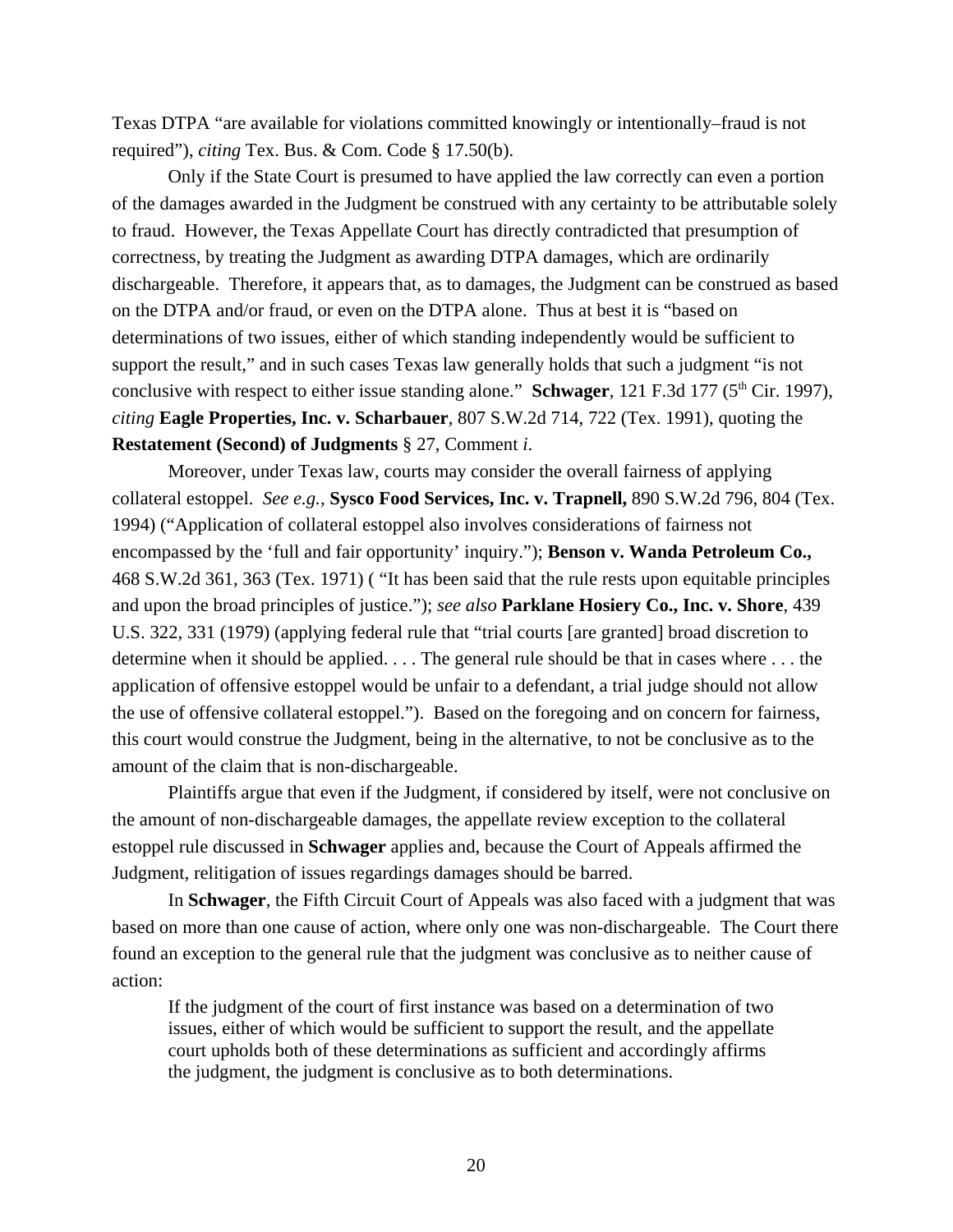**Schwager**, 121 F.3d at 183, quoting the **Restatement (Second) of Judgments** § 27, Comment *o*. The Court elaborated, finding that this exception was narrowly applied, "only . . . as to those issues specifically passed upon by the appellate court." **Id.**, at 183-84, *quoting* **Hicks v. Quaker Oats Co.,** 662 F.2d 1158, 1168 ( $5<sup>th</sup>$  Cir. Unit A 1981) (applying federal law of collateral estoppel), *and citing* **Arab African International Bank v. Epstein**, 958 F.2d 532, 537 (3rd Cir. 1992) (applying New Jersey law on collateral estoppel and concluding that previous state court judgment did not have preclusive effect on legal malpractice claims because the state appellate court did not specifically address the reliance element of those claims).

In this case, the Court of Appeals did not consider the punitive damages award as based on fraud. The accepted rule is that "once an appellate court has affirmed on one ground and passed over another, preclusion does not attach to the ground omitted from its decision." **Winters v. Diamond Shamrock Chemical Co.,** 149 F.3d 387, 394 (5<sup>th</sup> Cir. 1998), *discussing and quoting* **Dow Chemical v. U.S. E.P.A.**, 832 F.2d 319, 323 (5th Cir.1987). The court therefore concludes that the appellate review exception to the collateral estoppel rule does not apply in this case. Thus the Judgment does not bar re-litigation in this adversary proceeding regarding punitive damages based on fraud.

Nor does it bar re-litigation of actual and consequential damages based on fraud. For if it cannot be determined with certainty that the punitive damages awarded in the Judgment were based on fraud, then there can be no inference from the Judgment that the actual and consequential damages awarded therein were also based on fraud.

Based on all of the foregoing, the court holds that the Defendant is not barred from contesting issues related to damages–i.e., the amount of any particular non-dischargeable claim.

### **Which, If Any, Dischargeability Issues Have Been Conclusively Determined by the State Court Judgment of Liability?**

Having found that the Judgment is preclusive only as to the Defendant's liability on the causes of action pleaded by Plaintiffs, the court now determines which, if any, of the specific issues necessarily determined in deciding that liability are also relevant to the issues presented in this adversary proceeding to determine dischargeability of the claim.

"Collateral estoppel applies in bankruptcy courts only if, inter alia, the first court has made specific, subordinate, factual findings on the identical dischargeability issue in question--that is, an issue which encompasses the same prima facie elements as the bankruptcy issue--and the facts supporting the court's findings are discernible from that court's record."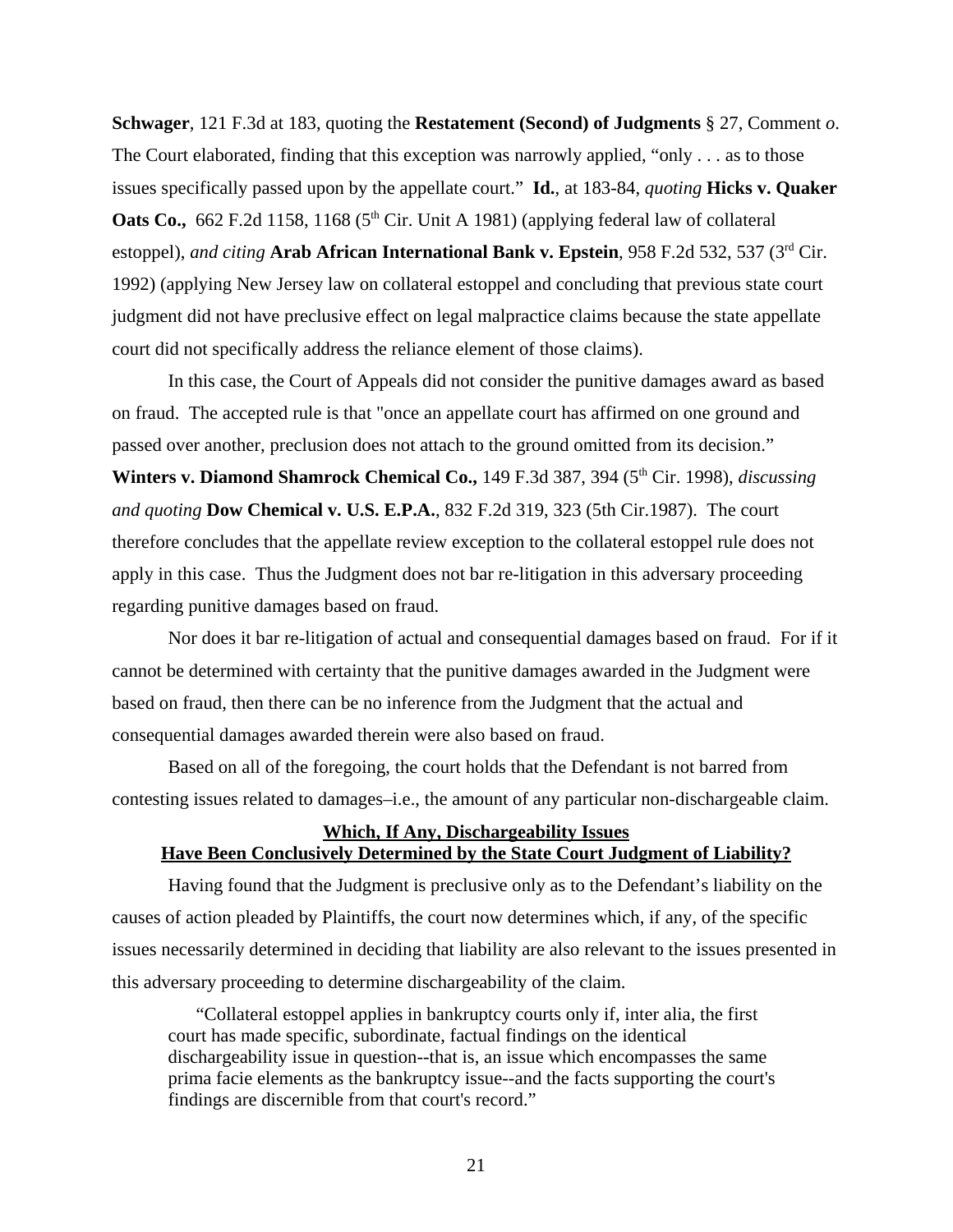**In re Dennis**, 25 F.3d 274, 278 (5<sup>th</sup> Cir. 1994), *citing* **In re Davis**, 3 F.3d 113, 115 (5th Cir.1993); *see also* **In re Hayden**, 248 B.R. 519, 523 (Bankr. N.D. Tex. 2000) ("The scope of the collateral estoppel doctrine is circumscribed by the particularized findings of the jury."), *citing* **Marine Shale Processors, Inc. v. EPA**, 81 F.3d 1371, 1379 (5th Cir. 1996).

The Plaintiffs had pleaded that the Defendant's debt to them is non-dischargeable under § 523(a)(2), (4) and/or (6). Each of those causes of action has distinct elements that the Plaintiffs must prove. They assert that their burden of proving each of those elements is satisfied by applying collateral estoppel to the Judgment.

# **Section 523(a)(2)(A): Actual Fraud**

By the partial default judgment, the Defendant was deemed to have committed fraud, and the jury found that the Plaintiffs had suffered damages as a result of the Defendant's fraud. *See* Plaintiffs' Second Amended Original Petition, pp. 4-5, and First Trial Amendment thereto, p. 4; Jury's Answer to Question 5. "Fraud" is defined in the jury's Charge<sup>11</sup> as occurring when:

- a. a party makes a material representation
- b. the misrepresentation is made with knowledge of its falsity or made recklessly without any knowledge of the truth and as a positive assertion.
- c. the misrepresentation is made with the intention that it should be acted on by the other party, and
- d. the other party acts in reliance on the misrepresentation and thereby suffers damages.

Charge of the Court, page 5, Definition 11. The definition further provides that fraud also occurs when:

- a. a party conceals or fails to disclose a material fact within the knowledge of that party,
- b. the party knows that the other party is ignorant of the fact and does not have an equal opportunity to discovery [sic] the truth,
- c. the party intends to induce the other party to take some action by concealing or failing to disclose the fact, and
- d. the other party suffers injury as a result of acting without knowledge of the undisclosed fact.

Section  $523(a)(2)(A)$  provides:

 $11$ <sup>11</sup> This court assumes that the State Court Judge used substantially the same definitions in issuing his partial default judgment as were provided the jury for their use.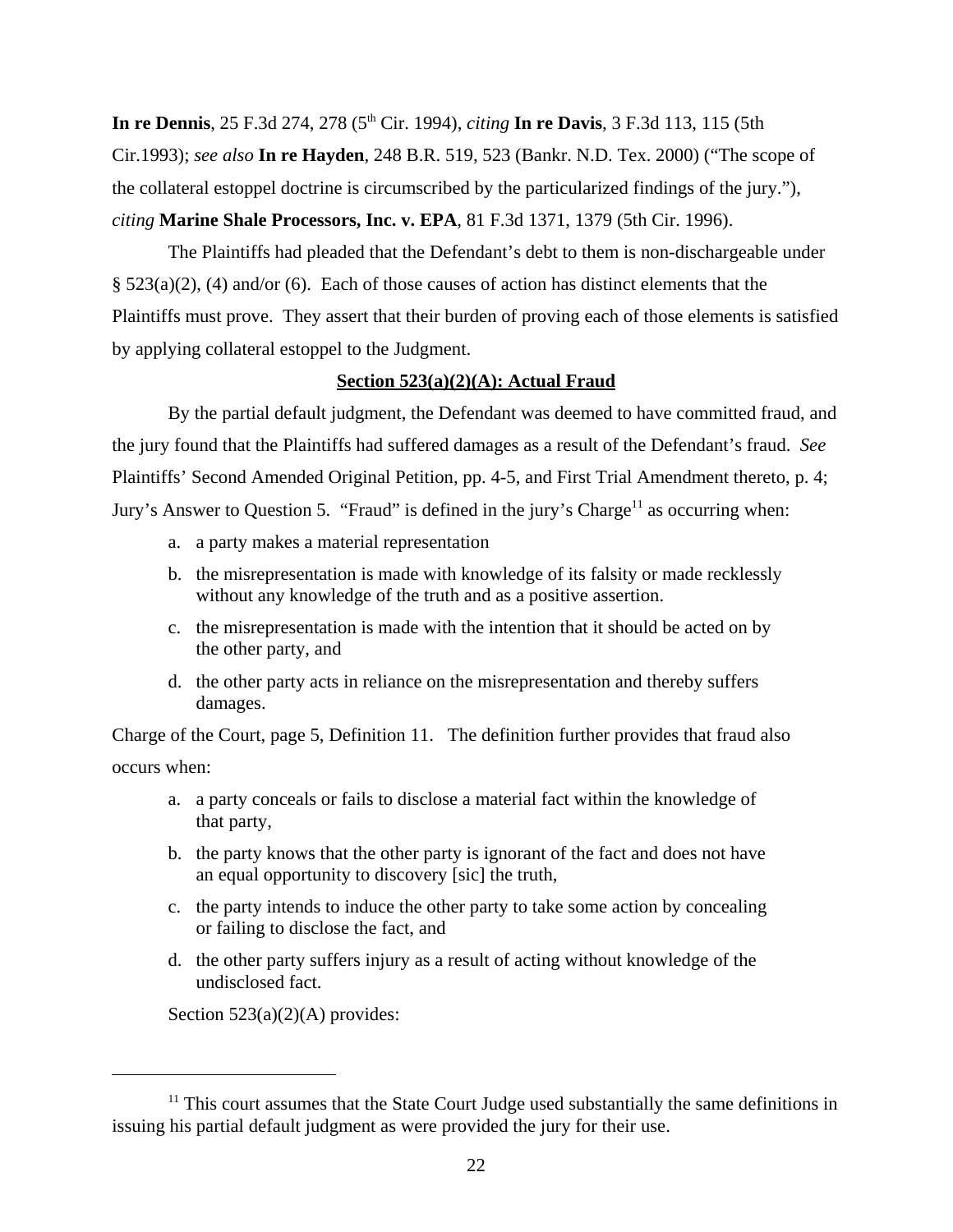A discharge under section 727, 1141, 1228(a), 1228(b), or 1328(b) of this title does not discharge an individual debtor from any debt . . . for money, property, services, or an extension, renewal, or refinancing of credit, to the extent obtained by . . . false pretenses, a false representation, or actual fraud, other than a statement respecting the debtor's or an insider's financial condition . . ..

"Actual fraud" in the context of  $\S$  523(a)(2)(A) requires proof that: "(1) the debtor made representations; (2) at the time they were made the debtor knew they were false; (3) the debtor made the representations with the intention and purpose to deceive the creditor; (4) that the creditor relied on such representations; and (5) that the creditor sustained losses as a proximate result of the representations." **In re Bercier**, 934 F.2d 689, 692 (5th Cir.1991) (citation and internal quotation marks omitted). This definition on its face differs from the one provided in the Charge of the Court because, unlike the Charge, it does not include a "misrepresentation . . . made recklessly without any knowledge of the truth and as a positive assertion." Rather, it appears to require *actual knowledge* of the falsity of the representation. However, an examination some of the case law construing  $\S$  523(a)(2)(A) shows that it also includes the "reckless indifference" standard that was contained in the Charge of the Court here.

First, according to the Supreme Court, the meaning of "actual fraud" can be found in the "general common law of torts." **Field v. Mans**, 516 U.S. 59, 69 (1995) ("The operative terms in  $\S$  523(a)(2)(A) . . ., 'false pretenses, a false representation, or actual fraud,' carry the acquired meaning of terms of art. They are common-law terms, and . . . they imply elements that the common law has defined them to include."). The Supreme Court looked to the Restatement (Second) of Torts (1976) for the definition of those elements at the time  $\S 523(a)(2)(A)$  was enacted. The Restatement provides:

One who fraudulently makes a misrepresentation of fact, opinion, intention or law for the purpose of inducing another to act or to refrain from action in reliance upon it, is subject to liability to the other in deceit for pecuniary loss caused to him by his justifiable reliance upon the misrepresentation.

**Restatement (Second) of Torts** § 525 (2005). "Fraudulently" is further defined as:

A misrepresentation is fraudulent if the maker

(a) knows or believes that the matter is not as he represents it to be,

(b) does not have the confidence in the accuracy of his representation that he states or implies, or

(c) knows that he does not have the basis for his representation that he states or implies.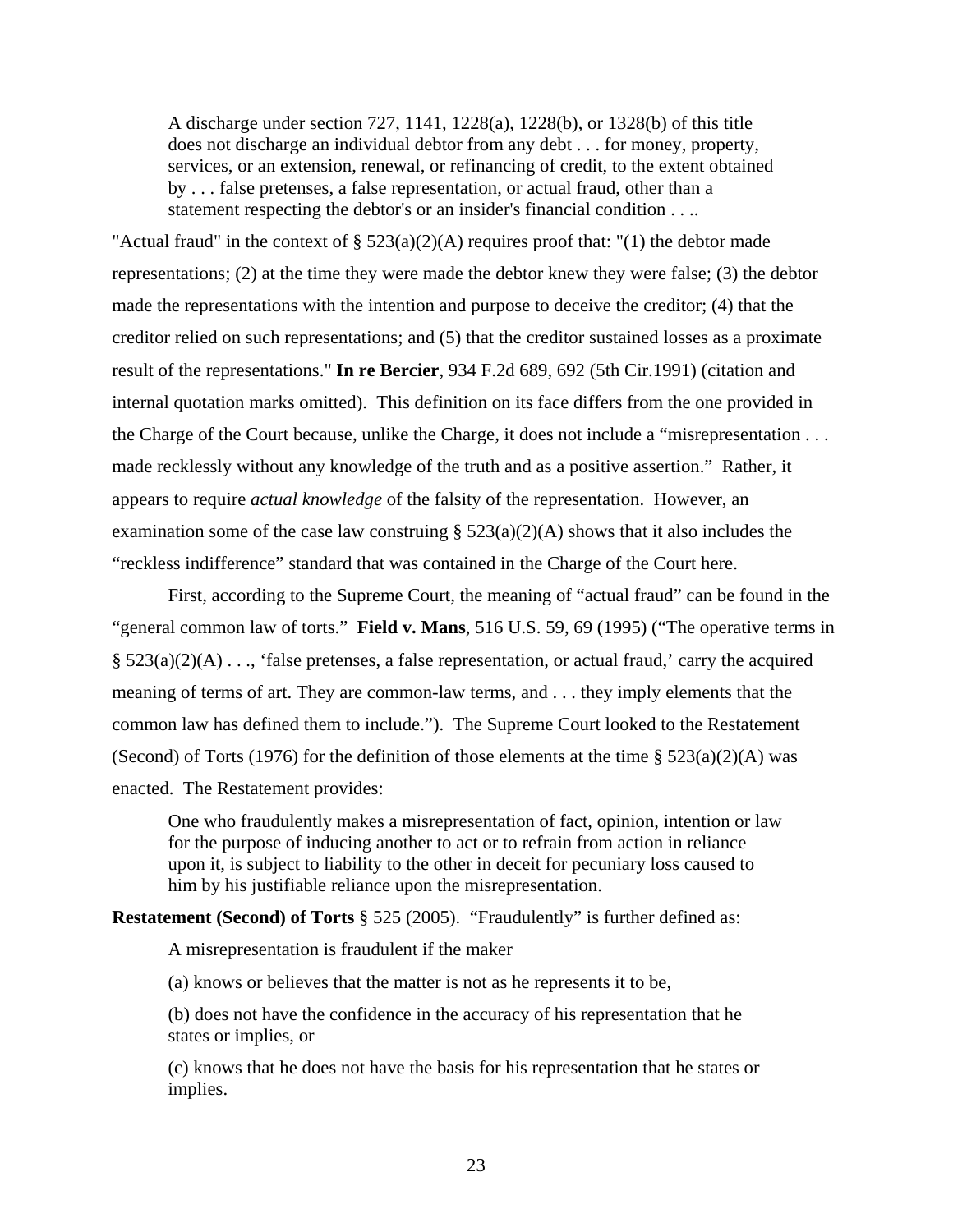**Restatement (Second) of Torts** § 526 (2005). The Comments to this section further explain

that:

In order that a misrepresentation may be fraudulent it is not necessary that the maker know the matter is not as represented. Indeed, it is not necessary that he should even believe this to be so. It is enough that being conscious that he has neither knowledge nor belief in the existence of the matter he chooses to assert it as a fact. Indeed, since knowledge implies a firm conviction, a misrepresentation of a fact so made as to assert that the maker knows it, is fraudulent if he is conscious that he has merely a belief in its existence and recognizes that there is a chance, more or less great, that the fact may not be as it is represented. *This is often expressed by saying that fraud is proved if it is shown that a false representation has been made without belief in its truth or recklessly, careless of whether it is true or false*.

**Id.**, Comment *e* (emphasis added). The Fifth Circuit Court of Appeals has indicated its acceptance of this common law definition:

"A misrepresentation is fraudulent if the maker . . . knows or believes . . . the matter is not as" represented, or "does not have the confidence in the accuracy of his representation" as stated or implied, or "knows ... he does not have the basis for his representation" as stated or implied. Restatement (Second) of Torts § 526 (emphasis added).

In re Mercer, 246 F.3d 391, 407 ( $5<sup>th</sup>$  Cir. 2001). Accordingly, this court finds that the definition in the Charge of the Court (and presumably used by the State Court Judge in his partial default judgment), which includes the "reckless indifference" standard, is the same as is applicable under  $\S 523(a)(2)(A)$ . This court therefore concludes that the Defendant is precluded from relitigating the dischargeability (as opposed to the amount) of any damages that the Plaintiffs may establish as attributable to the Defendant's actual fraud.

# **Section 523(a)(4): Fiduciary Fraud and Larceny**

The Plaintiffs argue that the Judgment also establishes that the Defendant breached a fiduciary relationship with the Plaintiffs. Section  $523(a)(4)$  provides:

A discharge under section 727, 1141, 1228(a), 1228(b), or 1328(b) of this title does not discharge an individual debtor from any debt . . . for fraud or defalcation while acting in a fiduciary capacity, embezzlement, or larceny . . ..

Breach of fiduciary duty was not pleaded by the Plaintiffs, however, and there is no Question or Definition in the jury's Charge regarding a fiduciary relationship between the parties, and therefore no finding relating to that issue. *See* Plaintiffs' Second Amended Original Petition and First Trial Amendment thereto. Accordingly, the court concludes the Judgment has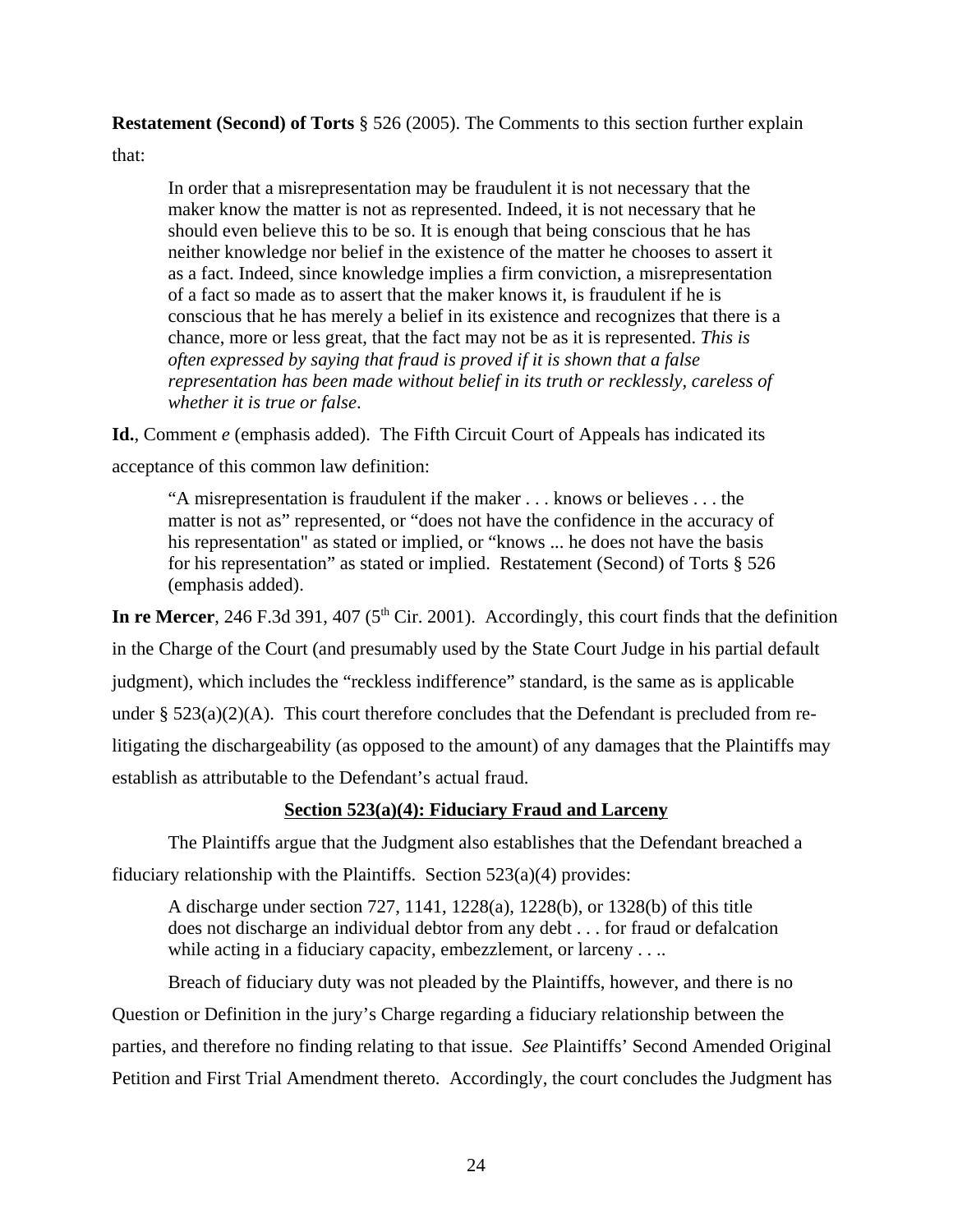no preclusive effect regarding any element of a cause of action under § 523(a)(4) for breach of a fiduciary duty.

The partial default judgment also established the Defendant as having:

[c]ommitted theft of property in an amount of \$20,000 or greater in the form of Plaintiffs' money paid in excess of the amount actually incurred by Defendant to purchase furnishings for Plaintiffs and taking Plaintiffs' personal belongings without permission and without returning same . . ..

Plaintiffs' First Trial Amendment to Plaintiffs' Second Amended Petition, p. 4. The jury found

that the Defendant had committed theft and that the value of the stolen property was \$20,000 or

greater. Jury's Answer to Question 11. "Theft" is defined in the jury's Charge as follows:

"Theft" means that a person unlawfully appropriates property with the intent to deprive the owner of property. Appropriating property is unlawful if it is without the owner's consent.

In comparison, for purposes of  $\S$  523(a)(4),

[l]arceny has been defined as "the fraudulent and wrongful taking and carrying away of the property of another with the intent to convert it to the taker's use and with intent to permanently deprive the owner of such property." **RAI Credit Corp. v. Patton (In re Patton)**, 129 B.R. 113, 116 (Bankr. W.D. Tex. 1991), quoting **First National Bank of Midlothian (In re Harrell)**, 94 B.R. 86, 90 (Bankr. W.D. Tex. 1988). **Collier on Bankruptcy** defines larceny similarly: "Larceny is the fraudulent and wrongful taking and carrying away of the property of another with the intent to convert the property to the taker's use without the consent of the owner." 4 **COLLIER ON BANKRUPTCY** ¶ 523.10[2] (15th ed. 1999) (emphasis added). See also **Weinreich v. Langworthy (In re Langworthy)**, 121 B.R. 903, 907 (Bankr. M.D. Fla. 1990).

**In re Hayden**, 248 B.R. 519, 526-27 (Bankr. N.D. Tex. 2000).

The definitions of "theft" under Texas law and as used by the jury, and "larceny" under § 523(a)(4), are essentially identical and the court therefore concludes that the Judgment is preclusive on all issues pertaining to the Defendant's non-dischargeable liability for "larceny" under  $\S 523(a)(4)$ . As discussed above, however, it cannot be determined from the Judgment (nor even from the jury's findings, which merely state that the stolen property's value was \$20,000 or greater) what the amount of that non-dischargeable claim is, and therefore the Defendant is not precluded from litigating that issue at trial in this adversary proceeding.

#### **Section 523(a)(6): Willful and Malicious Injury**

Section 523(a)(6) provides:

A discharge under section 727, 1141, 1228(a), 1228(b), or 1328(b) of this title does not discharge an individual debtor from any debt . . . for willful and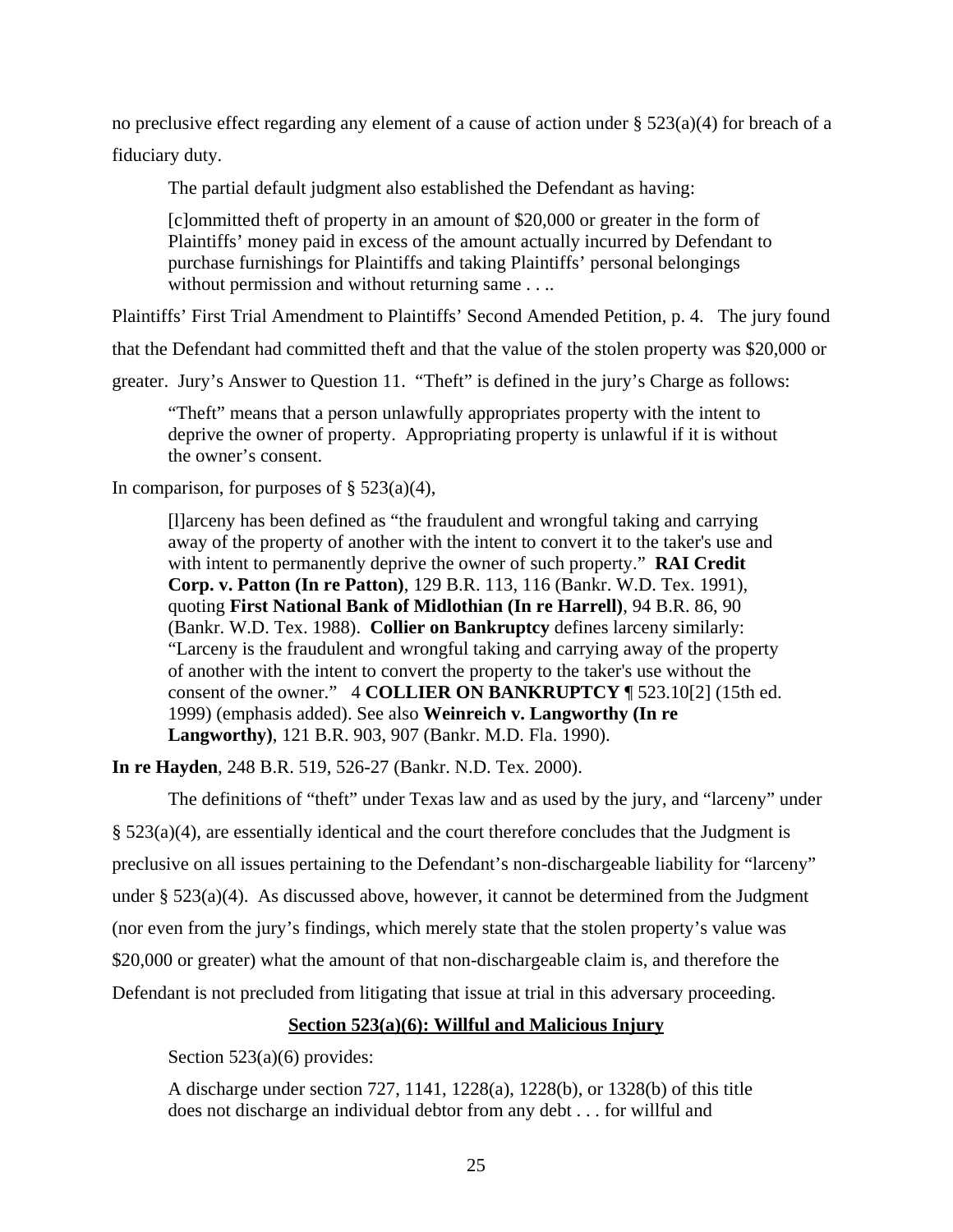malicious injury by the debtor to another entity or to the property of another entity . . ..

The Plaintiffs' allegations, established by the partial default judgment, did not expressly include a cause of action for "willful and malicious injury to another entity or property." Instead, the Plaintiffs alleged both that the Defendant committed certain specified acts "intentionally or  $\dots$  from malice and/or fraud" and that those specified acts<sup>12</sup> "were the result" [of] fraud as well as specific intent . . .." Plaintiffs' First Trial Amendment to Plaintiffs' Second Amended Original Petition, p. 4. These allegations and findings of liability at best were stated in the alternative: (1) done intentionally, or (2) done with malice, or (3) done with fraud, or (4) done with malice *and* fraud. As discussed above, **Schwager** is controlling, so that the Judgment's determination of liability (based on the partial default judgment)<sup>13</sup> is not be sufficient to establish the single issue, standing alone, of "malice" for purposes of a malicious injury under § 523(a)(6). Accordingly, the court concludes that the Defendant is not precluded from relitigating in this adversary proceeding whether he owes a non-dischargeable debt to the Plaintiffs "for willful and malicious injury . . . to another entity or to the property of another entity."

- a. Secured the execution of a document by deception, including the invoice from Classics by CBI;
- b. Altered his own as well as vendor invoices with the intent to defraud or harm Plaintiffs;
- c. Committed forgery of vendor invoices with the intent to defraud or harm Plaintiffs; and
- d. Committed theft of property in an amount of \$20,000 or greater in the form of Plaintiffs' money paid in excess of the amount actually incurred by Defendant to purchase furnishings for Plaintiffs and taking Plaintiffs' personal belongings without permission and without returning same . . ..

Plaintiffs' First Trial Amendment to Plaintiffs' Second Amended Original Petition, p. 4.

 $<sup>13</sup>$  The jury's findings only further confuse, rather than clarify, the "malice" issue.</sup> Similar (but not identical) to the allegations in the Plaintiffs' pleadings, the jury found that the Plaintiffs had suffered damages from fraud and had suffered damages from negligent misrepresention, and that the harm from one *or* both of those was the result of malice *or* fraud. Jury's Answers to Questions 5, 6, and 7. While these Answers can be interpreted as finding that the fraudulent acts of Defendant were committed with malice (there being little sense in a finding that negligent misrepresentations were made with malice or by fraud), it *is* possible (and not unreasonable) that the jury was merely being consistent with its previous finding of fraud damages, by repeating that those damages resulted from fraud.

<sup>&</sup>lt;sup>12</sup> Those specified acts (alleged and established by the partial default judgment) were that the Defendant: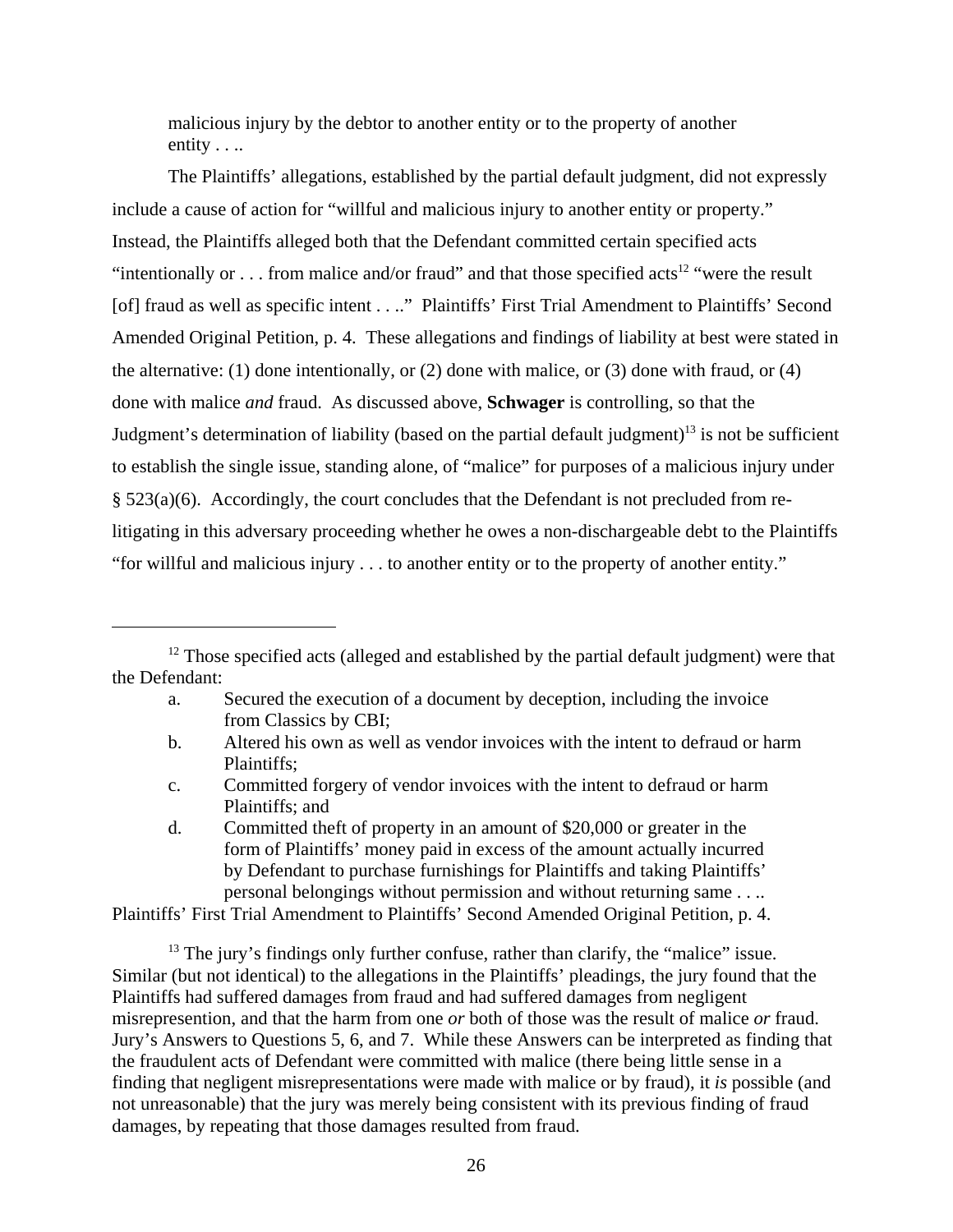#### **Attorneys Fees and Interest**

Two final "pieces" of the Judgment warrant attention: whether the Judgment is preclusive as to the amount and dischargeabilty of the attorneys fees and interest awarded therein.

It is clear that attorneys fees and interest related to a non-dischargeable debt are also nondischargeable. *See e.g.,* **Cohen v. De La Cruz**, 523 U.S. 213 (1998) (in addition to the value of money that was actually obtained by fraud, treble damages, attorneys' fees and costs to fall under the discharge exception for actual fraud pursuant to § 523(a)(2)(A)); **Bruning v. United States**, 376 U.S. 358 (1964) (post-petition interest on a non-dischargeable debt is non-dischargeable); **In re Gober**, 100 F.3d 1195, 1208 ( $5<sup>th</sup>$  Cir. 1996) (the dischargeability status of ancillary obligations such as attorney's fees and interest depends on that of the primary debt).

What is not clear at this point, however, is whether and the extent to which the interest and attorneys fees awarded in the Judgment relate to a dischargeable debt (*e.g.*, one under the DTPA), or a non-dischargeable debt (*e.g.,* one for fraud). The dischargeability of the attorneys fees and interest will depend, as a matter of law, upon the determination of the dischargeability of the debt to which they relate. Therefore, these issue are open to re-litigation *only* with respect to their relation to a non-dischargeable debt–the Plaintiffs need not present evidence regarding, and the Defendant may not challenge, the amount or dischargeability of the attorneys fees and interest except to show how much of each relates to an underlying claim that is itself shown to be non-dischargeable.

#### **SUMMARY**

Based on the foregoing, this court has determined that the Plaintiffs' Motion for Summary Judgment, and the Defendant's Motion for Partial Summary Judgment, should each be granted in part and denied in part.

The court finds and concludes that the Judgment bars re-litigation of the following issues, which the court hereby determines as follows:

(1) the total amount of the Plaintiffs' claim against the Defendant, which is \$1,306,261.06, plus post-judgment attorneys fees of \$62,000, plus interest on such sums at the rate of 10% per annum compounded annually from and after September 19, 2000;

(2) the non-dischargeability of the Plaintiffs' claim, to the extent the damages that were awarded are proven by them to be damages for fraud (under  $\S$  523(a)(2)(A)) and/or theft (under  $§$  523(a)(4)); and

27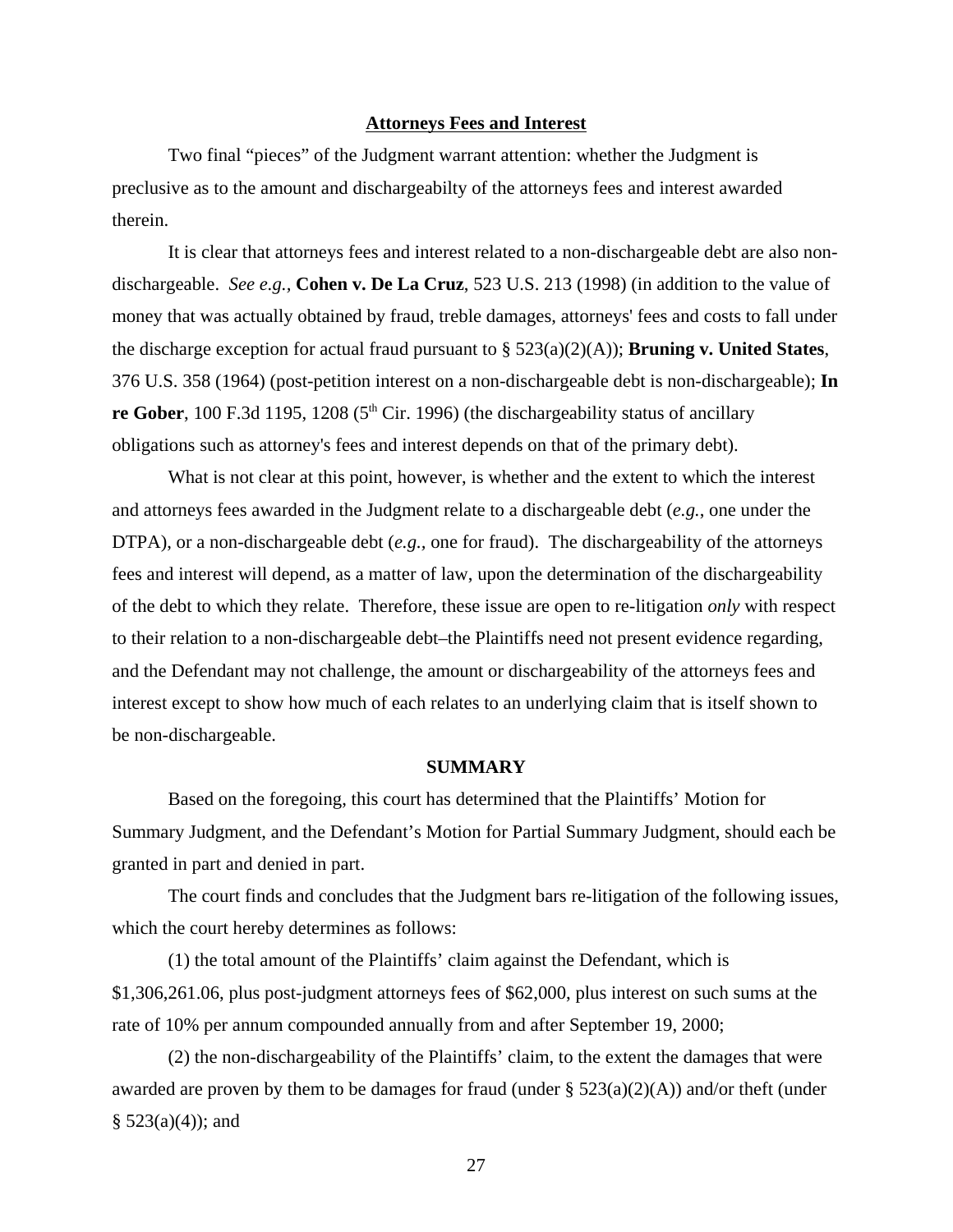(3) the non-dischargeability of the interest and attorneys fees awarded that relate to a claim proven by Plaintiffs to be non-dischargeable.

On the other hand, the court finds and concludes that the Judgment does *not* bar relitigation of:

(1) the amount of damages awarded that are damages resulting from the Defendant's fraud;

(2) the amount of damages that are damages resulting from the Defendant's theft;

(3) whether the Defendant's conduct was also a breach of a fiduciary relationship with the Plaintiffs, under  $\S 523(a)(4)$  and, if so, the amount of damages caused by such breach;

(4) whether the Defendant's conduct also resulted in "willful and malicious injury" to the Plaintiffs or their property under  $\S$  523(a)(6) and, if so, the amount of damages caused by such injury;

(5) the amount of interest and attorneys fees that relate to the Plaintiffs' fraud claim; and

(6) the amount of interest and attorneys fees that relate to their theft claim.

In other words, the Plaintiffs need not prove again that the Defendant defrauded them and stole from them. The Defendant may not contest those findings. No evidence regarding the Defendant's conduct is required for purposes of the Plaintiffs' non-dischargeable claim under § 523(a)(2)(A) for actual fraud and (a)(4) for larceny. Only if, after considering the court's ruling on their Motion for Summary Judgment, the Plaintiffs still desire to pursue their causes of action under §  $523(a)(4)$  for breach of fiduciary duty and (a)(6) for willful and malicious injury, would any evidence regarding the Defendant's conduct be necessary.

Federal Rule of Bankruptcy Procedure 7056, incorporating F.R.C.P. 56, provides a procedure for narrowing issues at trial after denial of a motion for summary judgment, and provides, in pertinent part:

**(d) Case Not Fully Adjudicated on Motion.** If on motion under this rule judgment is not rendered upon the whole case or for all the relief asked and a trial is necessary, the court at the hearing of the motion, by examining the pleadings and the evidence before it and by interrogating counsel, shall if practicable ascertain what material facts exist without substantial controversy and what material facts are actually and in good faith controverted. It shall thereupon make an order specifying the facts that appear without substantial controversy, including the extent to which the amount of damages or other relief is not in controversy, and directing such further proceedings in the action as are just. Upon the trial of the action the facts so specified shall be deemed established, and the trial shall be conducted accordingly.